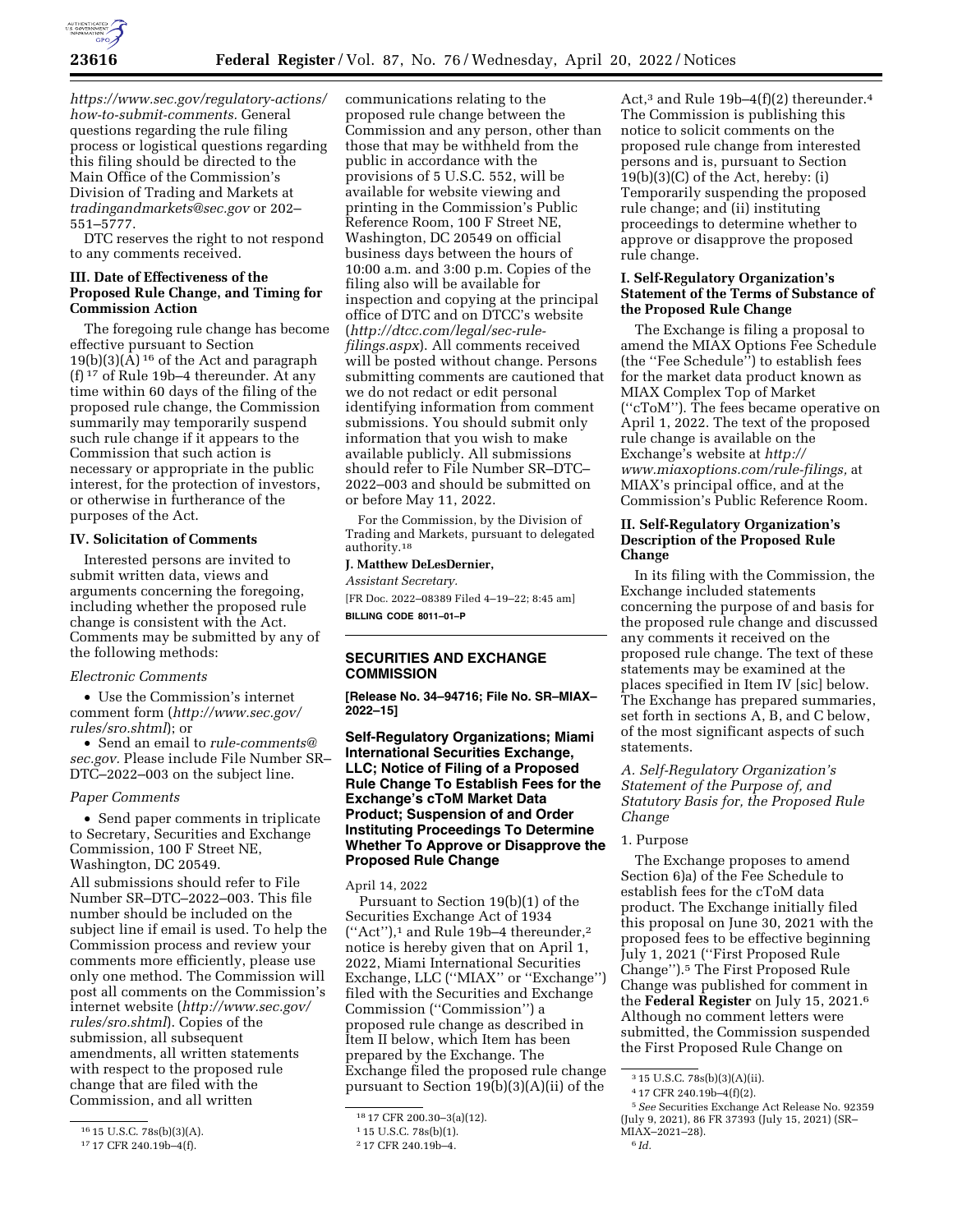August 27, 2021.7 The Exchange withdrew the First Proposed Rule Change on September 30, 2021 8 and resubmitted the proposal, with the proposed fee changes being immediately effective (''Second Proposed Rule Change'').9 The Second Proposed Rule Change provided additional justification for the proposed fee changes and addressed comments provided by the Commission Staff. On October 14, 2021, the Exchange withdrew the Second Proposed Rule Change and submitted a revised proposal to again provide additional justification for the proposed fee changes and address additional comments provided by the Commission Staff (''Third Proposed Rule Change'').10 The Third Proposed Rule Change was published for comment in the **Federal Register** on November 1, 2021.11 Although the Commission did not again receive any comment letters on the Third Proposed Rule Change, the Exchange withdrew the Third Proposed Rule Change on December 10, 2021 and submitted a revised proposal for immediate effectiveness (''Fourth Proposed Rule Change'').12 The Fourth Proposed Rule Change was published for comment in the **Federal Register** on December 23, 2021.13 Although the Commission did not again receive any comment letters on the Fourth Proposed Rule Change, the Exchange withdrew the Fourth Proposed Rule Change on February 7, 2022 and submitted a revised proposal for immediate effectiveness, which was noticed and immediately suspended by the Commission on February 15, 2022 (''Fifth Proposed Rule Change'').14 Although the Commission did not again receive any comment letters on the Fifth Proposed Rule Change, the Exchange withdrew the Fifth Proposed Rule Change on March 30, 2022 and submits this revised proposal to be effective April 1, 2022 (''Sixth Proposed Rule Change'').

14*See* Securities Exchange Act Release No. 94262 (February 15, 2022), 87 FR 9733 (February 22, 2022) (SR–MIAX–2022–10) (Notice of Filing of a Proposed Rule Change To Establish Fees for the Exchange's

# Background

The Exchange previously adopted rules governing the trading of Complex Orders 15 on the MIAX System 16 in 2016.17 At that time, the Exchange also adopted the market data product cToM and expressly waived fees for cToM to incentivize market participants to subscribe.18 The Exchange provided cToM free of charge for nearly five years and absorbed all costs associated with producing the cToM data product.

In summary, cToM provides subscribers with the same information as the MIAX Top of Market (''ToM'') data product as it relates to the Strategy Book,19 *i.e.,* the Exchange's best bid and offer for a complex strategy, with aggregate size, based on displayable order and quoting interest in the complex strategy on the Exchange. However, cToM provides subscribers with the following additional information that is not included in ToM: (i) The identification of the complex strategies currently trading on the Exchange; (ii) complex strategy last sale information; and (iii) the status of securities underlying the complex strategy (*e.g.,* halted, open, or resumed). cToM is therefore a distinct market data product from ToM in that it includes additional information that is not available to subscribers that receive only the ToM data feed. ToM subscribers are not required to subscribe to cToM, and cToM subscribers are not required to subscribe to ToM.20

### Proposal

The Exchange now proposes to amend Section 6)a) of the Fee Schedule to charge monthly fees to Distributors<sup>21</sup> of cToM. Specifically, the Exchange proposes to assess Internal Distributors \$1,250 per month and External Distributors \$1,750 per month for the cToM data feed.22 The Exchange notes that the proposed monthly cToM fees for Internal and External Distributors are

(October 7, 2016), 81 FR 71131 (October 14, 2016) (SR–MIAX–2016–26) (Order Approving a Proposed Rule Change to Adopt New Rules to Govern the

<sup>18</sup> See Securities Exchange Act Release No. 79146 (October 24, 2016), 81 FR 75171 (October 28, 2016) (SR–MIAX–2016–36) (providing a complete

<sup>19</sup>The "Strategy Book" is the Exchange's electronic book of complex orders and complex quotes. *See* Exchange Rule 518(a)(17).

identical to the prices the Exchange currently charges for its ToM data product and the prices the Exchange's affiliate, MIAX Emerald, charges for its ToM product, both of which were previously published by the Commission and remain in effect today.23

As it does today for ToM, the Exchange proposes to assess cToM fees on Internal and External Distributors in each month the Distributor is credentialed to use cToM in the production environment. Also, as the Exchange does today for ToM, market data fees for cToM will be reduced for new Distributors for the first month during which they subscribe to cToM, based on the number of trading days that have been held during the month prior to the date on which that subscriber has been credentialed to use cToM in the production environment. Such new Distributors will be assessed a pro-rata percentage of the fees in the table in Section 6)a) of the Fee Schedule, which is the percentage of the number of trading days remaining in the affected calendar month as of the date on which they have been credentialed to use cToM in the production environment, divided by the total number of trading days in the affected calendar month.

The Exchange believes that other exchanges' fees for complex market data are useful examples and provides the below table for comparison purposes only to show how the Exchange's proposed fees compare to fees currently charged by other options exchanges for similar complex market data. As shown by the below table, the Exchange's proposed fees for cToM are similar to or less than fees charged for similar data products provided by other options exchanges.

22The Exchange also proposes to make a minor related change to remove ''(as applicable)'' from the explanatory paragraph in Section 6)a) as it will not change fees for both the ToM and cToM data feeds.

23*See* Securities Exchange Act Release Nos. 91145 (February 17, 2021), 86 FR 11033 (February 23, 2021) (SR–EMERALD–2021–05); 73942 (December 24, 2014), 80 FR 71 (January 2, 2015) (SR–MIAX–2014–66).

<sup>7</sup>*See* Securities Exchange Act Release No. 92789 (August 27, 2021), 86 FR 49364 (September 2, 2021) (SR–MIAX–2021–28, SR–EMERALD–2021–21) (the ''Suspension Order'').

<sup>8</sup>*See* Securities Exchange Act Release No. 93471 (October 29, 2021), 86 FR 60947 (November 4, 2021).

<sup>9</sup>*See* SR–MIAX–2021–44.

<sup>10</sup>*See* Securities Exchange Act Release No. 93426 (October 26, 2021), 86 FR 60314 (November 1, 2021) (SR–MIAX–2021–50).

<sup>11</sup> *Id.* 

<sup>12</sup>*See* Securities Exchange Act Release No. 93808 (December 17, 2021), 86 FR 73011 (December 23, 2021) (SR–MIAX–2021–62).

<sup>13</sup> *Id.* 

cToM Market Data Product; Suspension of and Order Instituting Proceedings To Determine Whether To Approve or Disapprove the Proposed

<sup>&</sup>lt;sup>15</sup> See Exchange Rule 518(a)(5) for the definition of Complex Orders.

<sup>&</sup>lt;sup>16</sup>The term "System" means the automated trading system used by the Exchange for the trading of securities. *See* Exchange Rule 100. 17*See* Securities Exchange Act Release No. 79072

<sup>20</sup>*See supra* note 17.

<sup>21</sup>A ''Distributor'' of MIAX Emerald [sic] data is any entity that receives a feed or file of data either directly from MIAX Emerald [sic] or indirectly through another entity and then distributes it either internally (within that entity) or externally (outside that entity). All Distributors are required to execute a MIAX Emerald [sic] Distributor Agreement. *See*  Section 6)a) of the Fee Schedule.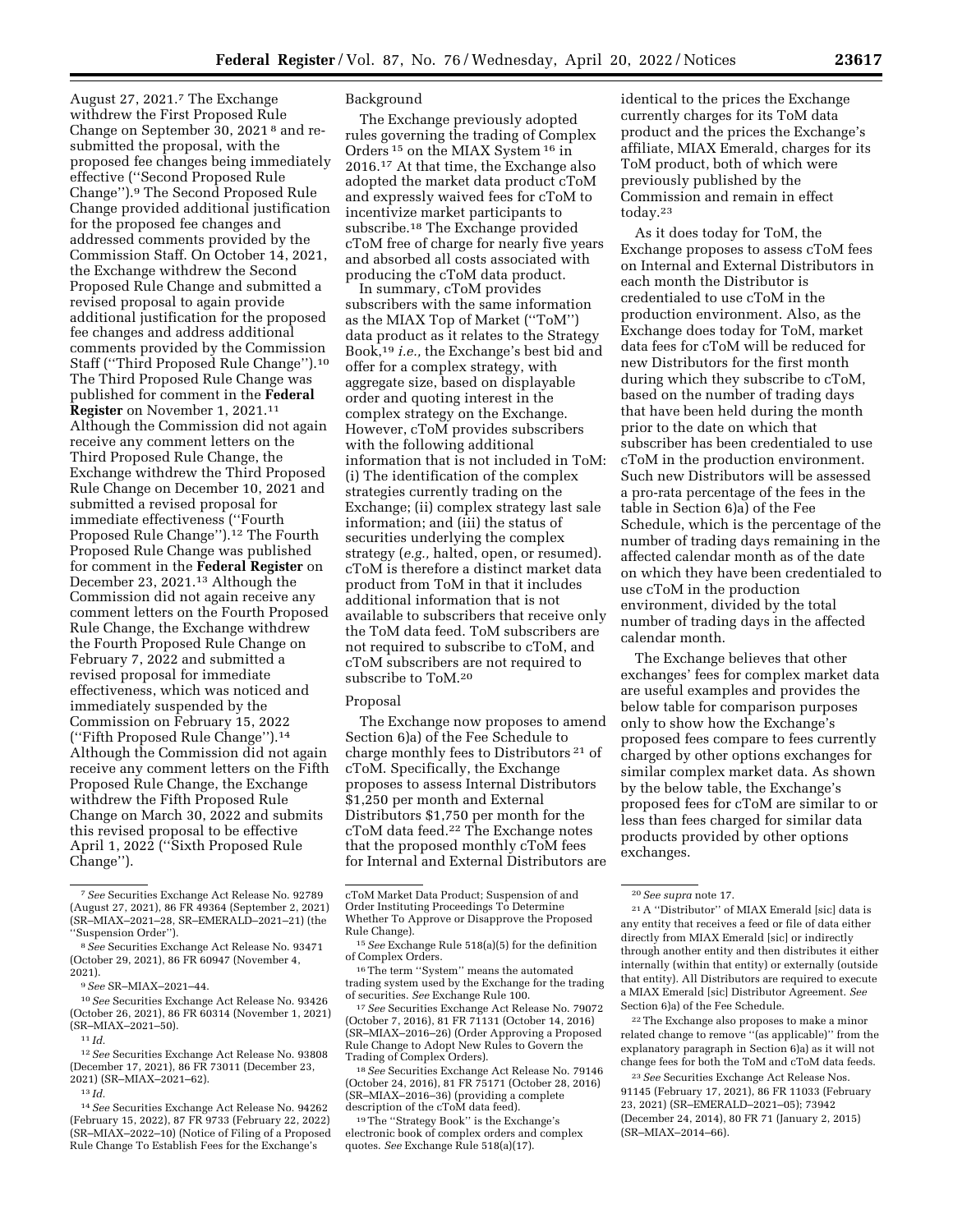| rederal Keg |  |
|-------------|--|
|             |  |
|             |  |

| Exchange                                  | Monthly fee                                                                                                                                                 |
|-------------------------------------------|-------------------------------------------------------------------------------------------------------------------------------------------------------------|
| MIAX (as proposed)                        | \$1,250-Internal Distributor; \$1,750-External Distributor.                                                                                                 |
| NYSE American, LLC ("Amex") <sup>24</sup> | \$1,500 Access Fee; \$1,000 Redistribution Fee (this fee is in addition to the Access Fee resulting in a<br>\$2,500 monthly fee for external distribution). |
| NYSE Arca, Inc. ("Arca") <sup>25</sup>    | \$1,500 Access Fee; \$1,000 Redistribution Fee (this fee is in addition to the Access Fee resulting in a<br>\$2,500 monthly fee for external distribution). |
| NASDAQ PHLX LLC ("PHLX") 26               | \$3,000-Internal Distributor; \$3,500-External Distributor.                                                                                                 |

The Exchange also proposes to amend the paragraph below the table of fees for ToM and cToM in Section 6)a) of the Fee Schedule to make a minor, nonsubstantive correction by deleting the phrase ''(as applicable)'' in the first sentence following the table of fees for ToM and cToM. The purpose of this proposed change is to remove unnecessary text from the Fee Schedule.

# cToM Content Is Available From Alternative Sources

cToM is also not the exclusive source for Complex Order information from the Exchange and market participants may choose to subscribe to the Exchange's other data products to receive such information. It is a business decision of market participants whether to subscribe to the cToM data product or not. Market participants that choose not to subscribe to cToM can derive much, if not all, of the same information provided in the cToM feed from other Exchange sources, including, for example, the MIAX Order Feed (''MOR'').27 The following cToM information is provided to subscribers of MOR: The Exchange's best bid and offer for a complex strategy, with aggregate size, based on displayable order and quoting interest in the complex strategy on the Exchange; the identification of the complex strategies currently trading on the Exchange; and the status of securities underlying the complex strategy (*e.g.,* halted, open, or

26*See* PHLX Price List—U.S. Derivatives Data, PHLX Orders Fees, at *[http://www.nasdaqtrader.](http://www.nasdaqtrader.com/Trader.aspx?id=DPPriceListOptions#PHLX) [com/Trader.aspx?id=DPPriceListOptions#PHLX.](http://www.nasdaqtrader.com/Trader.aspx?id=DPPriceListOptions#PHLX)* 

27*See* MIAX website, Market Data & Offerings, at *[https://www.miaxoptions.com/market-data](https://www.miaxoptions.com/market-data-offerings)[offerings](https://www.miaxoptions.com/market-data-offerings)* (last visited April 1, 2022). In general, MOR provides real-time ulta-low latency updates on the following information: New Simple Orders added to the MIAX Order Book; updates to Simple Orders resting on the MIAX Order Book; new Complex Orders added to the Strategy Book (*i.e.,*  the book of Complex Orders); updates to Complex Orders resting on the Strategy Book; MIAX listed series updates; MIAX Complex Strategy definitions; the state of the MIAX System; and MIAX's underlying trading state.

resumed). In addition to the cToM information contained in MOR, complex strategy last sale information can be derived from the Exchange's ToM data feed. Specifically, market participants may deduce that last sale information for multiple trades in related options series that are disseminated via the ToM data feed with the same timestamp are likely part of a Complex Order transaction and last sale.

# Implementation

The proposed rule change will be effective April 1, 2022.

### 2. Statutory Basis

The Exchange believes that the proposed fees are consistent with Section 6(b) of the Act<sup>28</sup> in general, and furthers the objectives of Section 6(b)(4) of the Act 29 in particular, in that it provides for the equitable allocation of reasonable dues, fees and other charges among Members and other persons using any facility or system which the Exchange operates or controls. The Exchange also believes the proposed fees further the objectives of Section  $6(b)(5)$  of the Act<sup>30</sup> in that they are designed to promote just and equitable principles of trade, remove impediments to and perfect the mechanism of a free and open market and a national market system, and, in general protect investors and the public interest and are not designed to permit unfair discrimination between customers, issuers, brokers and dealers.

The Exchange believes that the information provided to justify the proposed fees meets or exceeds the amount of detail required in respect of proposed fee changes as set forth in recent Commission and Commission Staff guidance. On March 29, 2019, the Commission issued an Order disapproving a proposed fee change by the BOX Market LLC Options Facility to establish connectivity fees for its BOX Network (the "BOX Order").<sup>31</sup> On May

31*See* Securities Exchange Act Release No. 85459 (March 29, 2019), 84 FR 13363 (April 4, 2019) (SR– BOX–2018–24, SR–BOX–2018–37, and SR–BOX– 2019–04) (Order Disapproving Proposed Rule Changes to Amend the Fee Schedule on the BOX

21, 2019, the Commission Staff issued guidance ''to assist the national securities exchanges and FINRA . . . in preparing Fee Filings that meet their burden to demonstrate that proposed fees are consistent with the requirements of the Securities Exchange Act.'' 32 Based on both the BOX Order and the Guidance, the Exchange believes that the proposed fees are consistent with the Act because they are: (i) Reasonable, equitably allocated, not unfairly discriminatory, and not an undue burden on competition; (ii) comply with the BOX Order and the Guidance; (iii) supported by evidence (including comprehensive revenue and cost data and analysis) that they are fair and reasonable and will not result in excessive pricing or supra-competitive profit; and (iv) identical to the prices the Exchange currently charges for its ToM data product and the prices the Exchange's affiliate, MIAX, charges for its ToM product, both of which were previously published by the Commission and remain in effect today.33

In adopting Regulation NMS, the Commission granted self-regulatory organizations (''SROs'') and brokerdealers increased authority and flexibility to offer new and unique market data to the public. It was believed that this authority would expand the amount of data available to consumers, and also spur innovation and competition for the provision of market data. Particularly, cToM further broadens the availability of U.S. option market data to investors consistent with the principles of Regulation NMS. The data product also promotes increased transparency through the dissemination of cToM. Particularly, cToM provides subscribers with the same information as ToM, but includes the following additional information: (i) The identification of the complex strategies currently trading on the Exchange; (ii) complex strategy last sale information;

<sup>24</sup>*See* NYSE American Options Proprietary Market Data Fees, American Options Complex Fees, at *[https://www.nyse.com/publicdocs/nyse/data/](https://www.nyse.com/publicdocs/nyse/data/NYSE_American_Options_Market_Data_Fee_Schedule.pdf) NYSE*\_*[American](https://www.nyse.com/publicdocs/nyse/data/NYSE_American_Options_Market_Data_Fee_Schedule.pdf)*\_*Options*\_*Market*\_*Data*\_*Fee*\_ *[Schedule.pdf.](https://www.nyse.com/publicdocs/nyse/data/NYSE_American_Options_Market_Data_Fee_Schedule.pdf)* 

<sup>25</sup>*See* NYSE Arca Options Proprietary Market Data Fees, Arca Options Complex Fees, at *[https://](https://www.nyse.com/publicdocs/nyse/data/NYSE_Arca_Options_Proprietary_Data_Fee_Schedule.pdf)  [www.nyse.com/publicdocs/nyse/data/NYSE](https://www.nyse.com/publicdocs/nyse/data/NYSE_Arca_Options_Proprietary_Data_Fee_Schedule.pdf)*\_*Arca*\_ *Options*\_*Proprietary*\_*Data*\_*Fee*\_*[Schedule.pdf.](https://www.nyse.com/publicdocs/nyse/data/NYSE_Arca_Options_Proprietary_Data_Fee_Schedule.pdf)* 

<sup>28</sup> 15 U.S.C. 78f(b).

<sup>29</sup> 15 U.S.C. 78f(b)(4).

<sup>30</sup> 15 U.S.C. 78f(b)(5).

Market LLC Options Facility to Establish BOX Connectivity Fees for Participants and Non-Participants Who Connect to the BOX Network).

<sup>32</sup>*See* Staff Guidance on SRO Rule Filings Relating to Fees (May 21, 2019), at *[https://](https://www.sec.gov/tm/staff-guidance-sro-rule-filings-fees) [www.sec.gov/tm/staff-guidance-sro-rule-filings-fees](https://www.sec.gov/tm/staff-guidance-sro-rule-filings-fees)*  (the ''Guidance''). 33*See supra* note 23.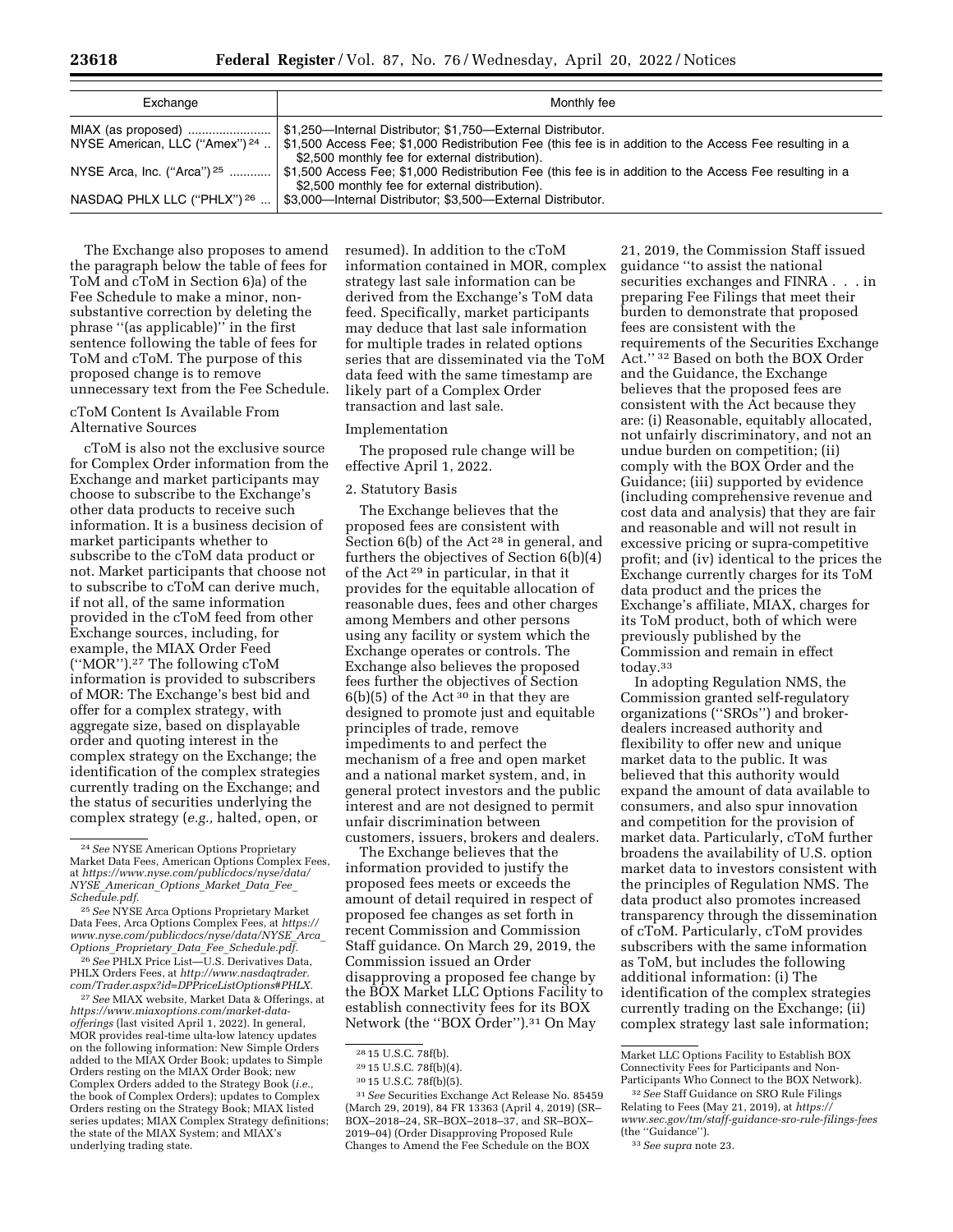and (iii) the status of securities underlying the complex strategy (*e.g.,*  halted, open, or resumed). The Exchange believes cToM provides a valuable tool that subscribers can use to gain substantial insight into the trading activity in Complex Orders, but also emphasizes such data is not necessary for trading. Moreover, other exchanges offer similar data products.34

# The Proposed Fees Will Not Result in a Supra-Competitive Profit

The Exchange believes that exchanges, in setting fees of all types, should meet very high standards of transparency to demonstrate why each new fee or fee amendment meets the requirements of the Act that fees be reasonable, equitably allocated, not unfairly discriminatory, and not create an undue burden on competition among market participants. The Exchange believes this high standard is especially important when an exchange imposes various fees for market participants to access an exchange's marketplace.

In the Guidance, the Commission Staff states that, ''[a]s an initial step in assessing the reasonableness of a fee, staff considers whether the fee is constrained by significant competitive forces.'' 35 The Guidance further states that, ''. . . even where an SRO cannot demonstrate, or does not assert, that significant competitive forces constrain the fee at issue, a cost-based discussion may be an alternative basis upon which to show consistency with the Exchange Act.'' 36 In the Guidance, the Commission Staff further states that, ''[i]f an SRO seeks to support its claims that a proposed fee is fair and reasonable because it will permit recovery of the SRO's costs, or will not result in excessive pricing or supracompetitive profit, specific information, including quantitative information, should be provided to support that argument.'' 37 The Exchange does not assert that the proposed fees are constrained by competitive forces. Rather, the Exchange asserts that the proposed fees are reasonable because they will permit recovery of the Exchange's costs in providing cToM data and will not result in the Exchange generating a supra-competitive profit.

The Guidance defines ''supracompetitive profit'' as ''profits that exceed the profits that can be obtained in a competitive market.'' 38 The Commission Staff further states in the

Guidance that ''the SRO should provide an analysis of the SRO's baseline revenues, costs, and profitability (before the proposed fee change) and the SRO's expected revenues, costs, and profitability (following the proposed fee change) for the product or service in question.'' 39 The Exchange provides this analysis below.

The proposed fees are based on a costplus model. The Exchange believes that it is important to demonstrate that the proposed fees are based on its costs and reasonable business needs and believes the proposed fees will allow the Exchange to begin to offset expenses. However, as discussed more fully below, such fees may also result in the Exchange recouping less than all of its costs of providing the cToM data feed because of the uncertainty of forecasting subscriber decision making with respect to firms' market data needs. The Exchange believes that the proposed fees will not result in excessive pricing or supra-competitive profit based on the total expenses the Exchange incurs versus the total revenue the Exchange projects to collect, and therefore meets the standards in the Act as interpreted by the Commission and the Commission Staff in the BOX Order and the Guidance.

The Exchange conducted an extensive cost review in which the Exchange analyzed nearly every expense item in the Exchange's general expense ledger to determine whether each such expense relates to the cToM data feed, and, if such expense did so relate, what portion (or percentage) of such expense actually supports t [sic] providing the cToM data feed. In determining what portion (or percentage) to allocate to access services, each Exchange department head, in coordination with other Exchange personnel, determined the expenses that support access services and System Networks associated with the cToM data feed. This included numerous meetings between the Exchange's Chief Information Officer, Chief Financial Officer, Head of Strategic Planning and Operations, Chief Technology Officer, various members of the Legal Department, and other group leaders. The analysis also included each department head meeting with the divisions of teams within each department to determine the amount of time and resources allocated by employees within each division towards the access services and System Networks associated with the cToM data feed. The Exchange reviewed each individual expense to determine if such

expense was related to providing the cToM data feed. Once the expenses were identified, the Exchange department heads, with the assistance of our internal finance department, reviewed such expenses holistically on an Exchange-wide level to determine what portion of that expense supports providing access services and the System Networks. The sum of all such portions of expenses represents the total cost to the Exchange to provide access services associated with the cToM market data feed. For the avoidance of doubt, no expense amount is allocated twice. In the Suspension Order, the Commission questioned whether further explanation of the Exchange's cost analysis was necessary. The Exchange provides further details concerning its cost analysis in response to this question.

The analysis conducted by the Exchange is a proprietary process that is designed to make a fair and reasonable assessment of costs and resources allocated to support the provision of access services associated with the cToM data feed. The Exchange acknowledges that this assessment can only capture a moment in time and that costs and resource allocations may change. That is why the Exchange historically, and on an ongoing annual basis, will continue to review its costs and resource allocations to ensure it appropriately allocates resources to properly provide services to the Exchange's constituents.

The Exchange believes exchanges, like all businesses, should be provided flexibility when developing and applying a methodology to allocate costs and resources they deem necessary to operate their business, including providing market data and access services. The Exchange notes that costs and resource allocations may vary from business to business and, likewise, costs and resource allocations may differ from exchange to exchange when it comes to providing market data and access services. It is a business decision that must be evaluated by each exchange as to how to allocate internal resources and what costs to incur internally or via third parties that it may deem necessary to support its business and its provision of market data and access services to market participants.

The Exchange notes that there are material costs associated with providing the infrastructure and headcount to fully support access to the cToM data feed. The Exchange incurs technology expense related to establishing and maintaining Information Security services, enhanced network monitoring and customer reporting, as well as

<sup>34</sup>*See supra* notes 24 through 26.

<sup>35</sup>*See* Guidance, *supra* note 32.

<sup>36</sup> *Id.* 

<sup>37</sup> *Id.* 

<sup>38</sup> *Id.* 39 *Id.*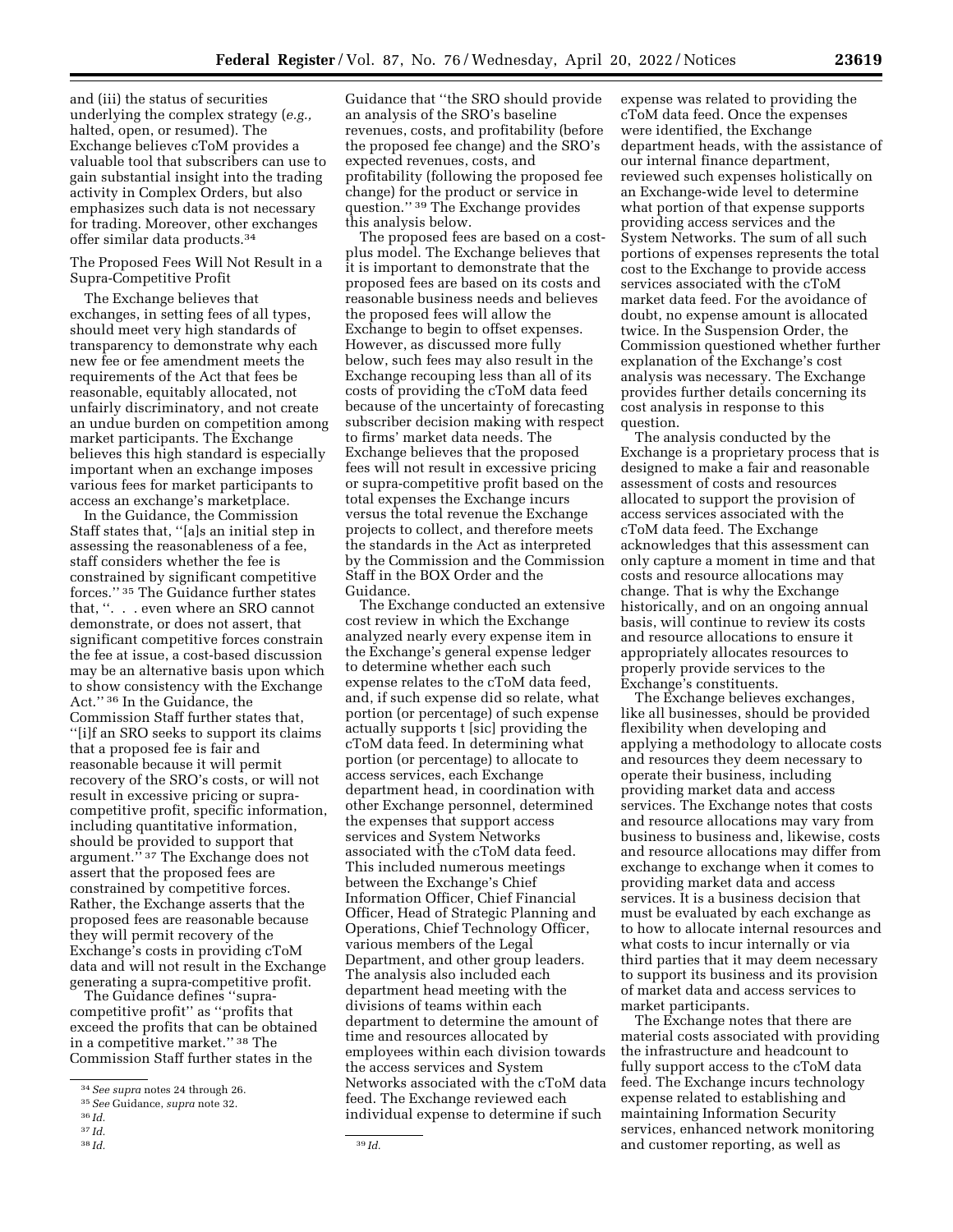Regulation SCI-mandated processes associated with its network technology. Both fixed and variable expenses have significant impact on the Exchange's overall costs to provide the cToM data feed. For example, to accommodate new Members, the Exchange may need to purchase additional hardware to support those Members and provide the cToM data feed. Further, as the total number of Members increases, the Exchange and its affiliates may need to increase their data center footprint and consume more power, resulting in increased costs charged by their thirdparty data center provider. Accordingly, the cost to the Exchange and its affiliates to provide access to its Members is not fixed. The Exchange believes the cToM market data feed is a reasonable attempt to offset a portion of those costs associated with providing access to and maintaining its System Networks' infrastructure.

The Exchange estimated its total annual expense to provide the cToM data feed based on the following general expense categories: (1) External expenses, which include fees paid to third parties for certain products and services; (2) internal expenses relating to the internal costs to provide the services associated with the cToM data feed; and (3) general shared expenses.40 The Guidance does not include any information regarding the methodology that an exchange should use to determine its cost associated with a proposed fee change. The Exchange utilized a methodology in this proposed fee change that it believes is reasonable because the Exchange analyzed its entire cost structure, allocated a percentage of each cost attributable to providing the cToM data feed, then divided those costs according to the cost methodology outlined below.

For 2022, the total annual expense for providing the access services associated

External expenses

with providing the cToM data feed is estimated to be \$299,228, or \$24,935 per month. The Exchange believes it is more appropriate to analyze the cToM market data feed utilizing its estimated 2022 revenue and costs, which utilize the same presentation methodology as set forth in the Exchange's previouslyissued Audited Unconsolidated Financial Statements.41 The \$299,228 estimated total annual expense is directly related to the access to the cToM data feed, and not any other product or service offered by the Exchange. For example, it does not include general costs of operating matching engines and other trading technology. No expense amount was allocated twice. Each of the categories of expenses are set forth in the following table and details of the individual lineitem costs considered by the Exchange for each category are described further below.

| Category                                                                                                     | Percentage of<br>total expense<br>amount allocated |
|--------------------------------------------------------------------------------------------------------------|----------------------------------------------------|
| Security Financial Transaction Infrastructure ("SFTI"), and Other Connectivity and Content Service Providers | 0.20%<br>0.20%<br>0%<br>0.20%                      |
|                                                                                                              | 42 \$5.379                                         |
| Internal expenses                                                                                            |                                                    |
| Category                                                                                                     | Expense amount<br>allocated                        |
|                                                                                                              | \$270,825<br>3,830<br>13,925                       |
|                                                                                                              | 288,580                                            |
|                                                                                                              | 5.268                                              |

In its Suspension Order, the Commission solicited commenters' views on whether the Exchange has provided sufficient detail on the identity and nature of services provided by third parties. The Commission further solicited commenters' views on whether the Exchange has provided

sufficient detail on the elements that go into connectivity costs, including how shared costs are allocated and attributed to connectivity expenses, to permit an independent review and assessment of the reasonableness of purported costbased fees and the corresponding profit margin thereon. Based on the below

analysis, the Exchange believes that the cToM data fees are fair and reasonable and that the Exchange has provided sufficient detail surrounding the Commission's questions. In accordance with the Guidance, the Exchange has provided sufficient detail to support a finding that the proposed fees are

<sup>40</sup>The percentage allocations used in this proposed rule change may differ from past filings from the Exchange or its affiliates due to, among other things, changes in expenses charged by third parties, adjustments to internal resource allocations, and different system architecture of the Exchange<br>as compared to its affiliates.

<sup>&</sup>lt;sup>41</sup> For example, the Exchange previously noted that all third-party expense described in its prior fee filing was contained in the information technology and communication costs line item under the section titled ''Operating Expenses Incurred

Directly or Allocated From Parent,'' in the Exchange's 2019 Form 1 Amendment containing its financial statements for 2018. *See* Securities Exchange Act Release No. 87877 (December 31, 2019), 85 FR 738 (January 7, 2020) (SR–EMERALD– 2019–39). Accordingly, the third-party expense described in this filing is attributed to the same line item for the Exchange's 2022 Form 1 Amendment, which will be filed in 2023. In its Suspension Order, the Commission also asked should the Exchange to use cost estimates or actual costs estimated for 2021 in a filing made in 2022, or make

cost estimates for 2022. The Exchange utilized expenses from its most recent audited financial statement as those numbers are more reliable than more recent unaudited numbers, which may be subject to change.

<sup>42</sup>The Exchange does not believe it is appropriate to disclose the actual amount it pays to each individual third-party provider as those fee arrangements are competitive or the Exchange is contractually prohibited from disclosing that number.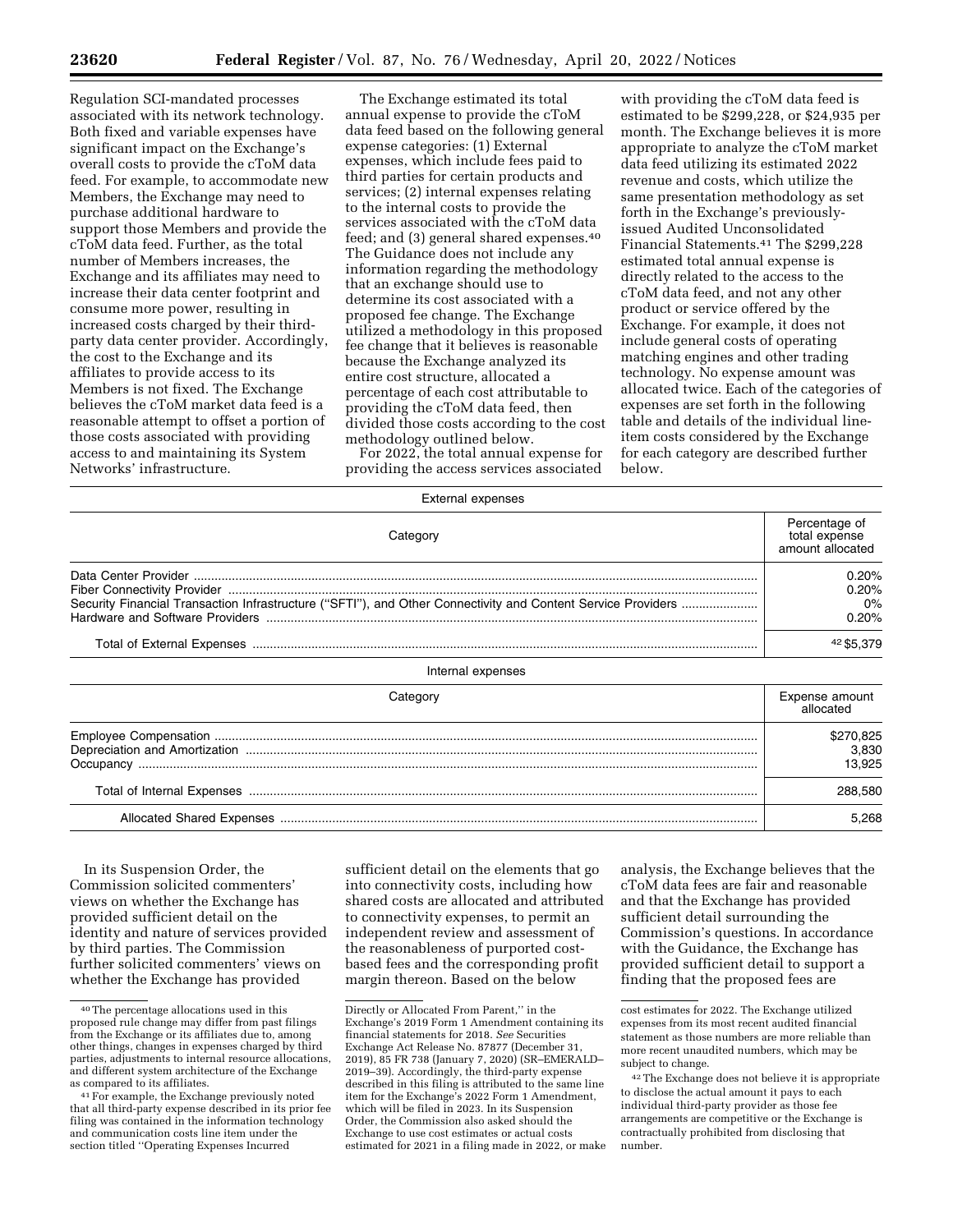consistent with the Exchange Act. The proposal includes a detailed description of the Exchange's costs and how the Exchange determined to allocate those costs related to the proposed fees. The Exchange notes that it only has a single source of revenue, distribution fees, to recover those costs associated with providing the cToM data feed. The Exchange notes that, without the specific third-party and internal expense items, the Exchange would not be able to provide and maintain the System Networks and access to the System Networks. Each of these expense items, including physical hardware, software, employee compensation and benefits, occupancy costs, and the depreciation and amortization of equipment, has been identified through a line-by-line item analysis to be integral to providing the cToM data feed.

For clarity, the Exchange took a conservative approach in determining the expense and the percentage of that expense to be allocated to providing the cToM data feed. The Exchange describes the analysis conducted for each expense and the resources or determinations that were considered when determining the amount necessary to allocate to each expense. Only a portion of all fees paid to such third-parties is included in the third-party expenses described herein, and no expense amount is allocated twice. Accordingly, the Exchange does not allocate its entire information technology and communication costs to providing the cToM data feed. This may result in the Exchange under allocating an expense to provide the cToM data feed, and such expenses may actually be higher than what the Exchange allocated as part of this proposal. The Exchange notes that expenses associated with its affiliates, MIAX Emerald and MIAX Pearl (the options and equities markets), are accounted for separately and are not included within the scope of this filing.

Further, as part its ongoing assessment of costs and expenses, the Exchange recently conducted a periodic thorough review of its expenses and resource allocations, which resulted in revised percentage allocations in this filing. The revised percentages are, among other things, the result of the shuffling of internal resources in response to business objectives and changes to fees charged and services provided by third parties. Therefore, the percentage allocations used in this proposed rule change may differ from past filings from the Exchange or its affiliates due to, among other things, changes in expenses charged by third parties, adjustments to internal resource allocations, and different system

architecture of the Exchange as compared to its affiliates.

### External Expense Allocations

For 2022, expenses relating to fees paid by the Exchange to third parties for products and services necessary to provide the cToM data feed are estimated to be \$5,379. This includes, but is not limited to, a portion of the fees paid to: (1) A third party data center provider, including for the primary, secondary, and disaster recovery locations of the Exchange's trading system infrastructure; (2) a fiber connectivity provider for network services (fiber and bandwidth products and services) linking the Exchange's and its affiliates' office locations in Princeton, New Jersey and Miami, Florida, to all data center locations; (3) various other content and connectivity service providers, which provide content, connectivity services, and infrastructure services for critical components of options connectivity and network services; and (4) various other hardware and software providers which support the production environment in which Members and non-Members connect to the network to trade and receive market data.

Data Center Space and Operations Provider

The Exchange does not own the primary data center or the secondary data center, but instead leases space in data centers operated by third parties where the Exchange houses servers, switches and related equipment. Data center costs include an allocation of the costs the Exchange incurs to provide physical connectivity in the third party data centers where it maintains its equipment as well as related costs. The data center provider operates the data centers (primary, secondary, and disaster recovery) that host the Exchange's network infrastructure. Without the retention of a third party data center, the Exchange would not be able to operate its systems and provide a trading platform for market participants. The Exchange does not employ a separate fee to cover its data center expense and recoups that expense, in part, by charging for the cToM data feed.

The Exchange reviewed its data center footprint, including its total rack space, cage usage, number of servers, switches, cabling within the data center, heating and cooling of physical space, storage space, and monitoring and divided its data center expenses among providing transaction services, market data, and connectivity. Based on this review, the Exchange determined that 0.20% of the

total applicable data center provider expense is applicable to providing the cToM data feed. The Exchange believes this allocation is reasonable because it represents the costs associated with the Exchange's servers and internal cabling dedicated to processing and disseminating market data. The Exchange excluded from this allocation portion of the Exchange's data center expense that is due to providing and maintaining connectivity to the Exchange's System Networks, including providing cabling within the data center between market participants and the Exchange. The Exchange also did not allocate the remainder of the data center expense because it pertains to other areas of the Exchange's operations, such as ports and transaction services.

### Fiber Connectivity Provider

The Exchange engages a third-party service provider that provides the internet, fiber and bandwidth connections between the Exchange's networks, primary and secondary data center, and office locations in Princeton and Miami. Fiber connectivity is necessary for the Exchange to switch to its secondary data center in the case of an outage in its primary data center. Fiber connectivity also allows the Exchange's National Operations & Control Center (''NOCC'') and Security Operations Center (''SOC'') in Princeton to communicate with the Exchange's primary and secondary data centers. As such, all trade data, including the billions of messages each day, flow through this third-party provider's infrastructure over the Exchange's network. Without these services, the Exchange would not be able to operate and support the network and provide the cToM data feed. Without the retention of a third party fiber connectivity provider, they Exchange would not be able to communicate between its data centers and office locations. The Exchange does not employ a separate fee to cover its fiber connectivity expense and recoups that expense, in part, by charging for cToM data feeds.

The Exchange reviewed it costs to retain fiber connectivity from a third party, including the ongoing costs to support fiber connectivity, ensuring adequate bandwidth and infrastructure maintenance to support exchange operations, and ongoing network monitoring and maintenance and determined that 0.20% of the total fiber connectivity expense was applicable to providing the cToM data feed. The Exchange believes this allocation is reasonable because it reflects the portion of the fiber connectivity expense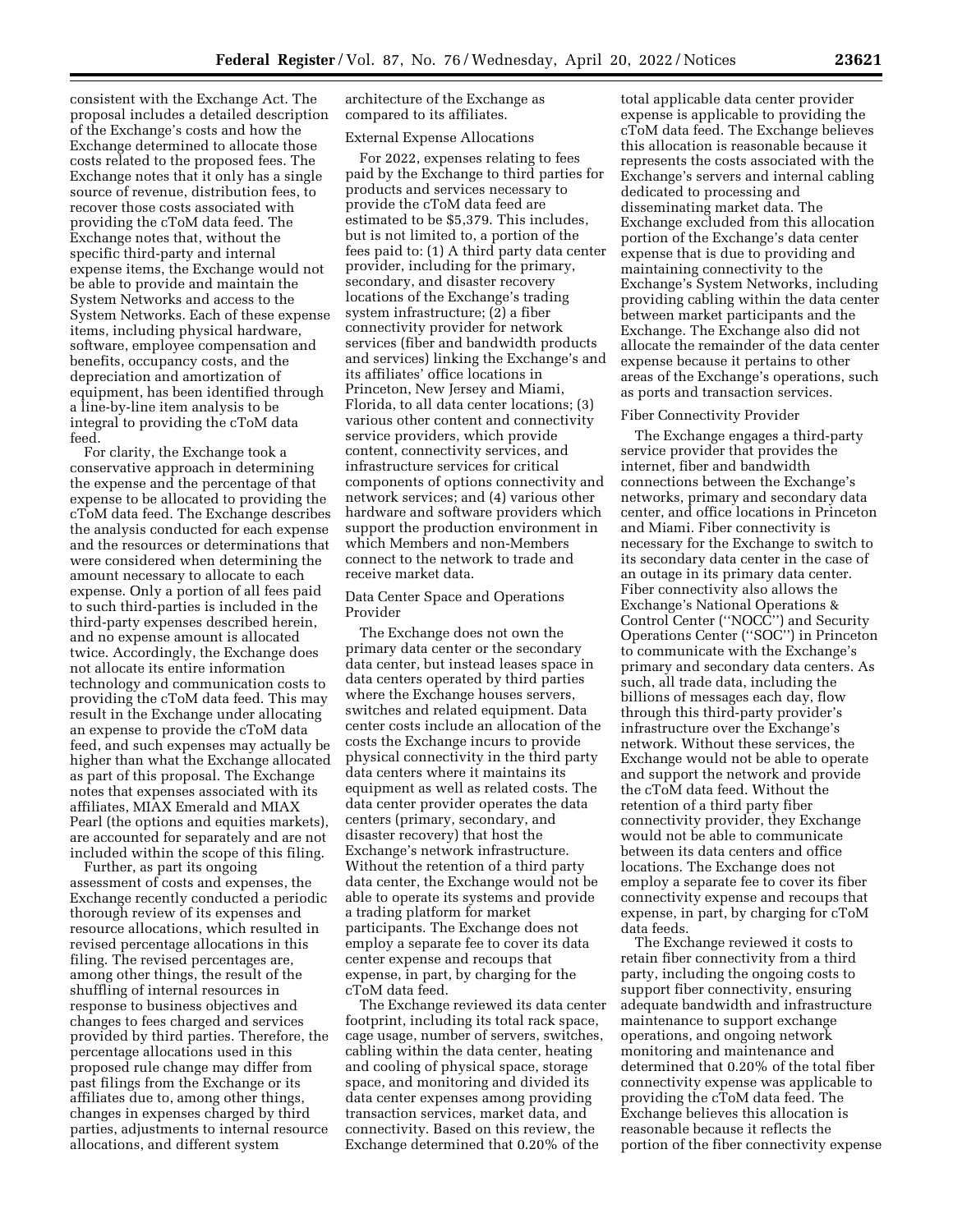that relates to maintaining and providing the cToM data feed. The Exchange excluded a large portion of the Exchange's fiber connectivity expense that is due to providing and maintaining connectivity between the Exchange's System Networks, data centers, and office locations and is core to the daily operation of the Exchange. Fiber connectivity is a necessary integral means to disseminate information from the Exchange's primary data center to other Exchange locations. The Exchange excluded from this allocation fiber connectivity usage related to system connectivity or other business lines. The Exchange also did not allocate the remainder of this expense because it pertains to other areas of the Exchange's operations and does not directly relate to providing the cToM data feed. The Exchange believes this allocation is reasonable because it represents the Exchange's actual cost to provide the cToM data feed.

Connectivity and Content Services Provided by SFTI and Other Providers

The Exchange did not allocate any expense associated with the proposed fees towards SFTI and various other service providers' because the Exchange's architecture takes advantage of an advance in design to eliminate the need for a market data distribution gateway layer. The computation and dissemination via an API is done solely within the match engine environment and is then delivered via the Member and non-Member connectivity infrastructure. This architecture delivers a market data system that is more efficient both in cost and performance. Accordingly, the Exchange determined not to allocate any expense associated with SFTI and various other service providers.

#### Hardware and Software Providers

The Exchange relies on dozens of third-party hardware and software providers for equipment necessary to operate is System Networks. This includes either the purchase or licensing of physical equipment, such as servers, switches, cabling, and monitoring devices. It also includes the purchase or license of software necessary for security monitoring, data analysis and Exchange operations. Hardware and software providers are necessary to maintain its System Networks and provide the cToM data feed. Hardware and software equipment and licenses for that equipment are also necessary to operate and monitor physical assets necessary to offer the cToM data feed. Hardware and software equipment and licenses are key to the

operation of the Exchange and without them the Exchange would not be able to operate and support the cToM data feed. The Exchange does not employ a separate fee to cover its hardware and software expense and recoups that expense, in part, by charging for cToM data feed dissemination.

The Exchange reviewed its hardware and software related costs, including software patch management, vulnerability management, administrative activities related to equipment and software management, professional services for selection, installation and configuration of equipment and software supporting exchange operations and determined that 0.20% of the total applicable hardware and software expense is allocated to providing the cToM data feed. Hardware and software equipment and licenses are key to the operation of the Exchange and its System Networks. Without them, the Exchange would not be able to develop and market participants would not be able to purchase the cToM data feed. The Exchange only allocated the portion of this expense to the hardware and software that is related to the cToM data feed, such as operating servers and equipment necessary to produce the cToM data feed. The Exchange, therefore, did not allocate portions of its hardware and software expense that related to other areas of the Exchange's business, such as hardware and software used for connectivity or unrelated administrative services. The Exchange also did not allocate the remainder of this expense because it pertains to other areas of the Exchange's operations, such as ports or transaction services, and does not directly relate to providing the cToM data feed. The Exchange believes this allocation is reasonable because it represents the Exchange's cost to the cToM data feed, and not any other service, as supported by its cost review.

#### Internal Expense Allocations

For 2022, total internal expenses relating to the Exchange providing and maintaining its System Networks and access to its System Networks for cToM data feeds are estimated to be \$288,580. This includes, but is not limited to, costs associated with: (1) Employee compensation and benefits for full-time employees that support the System Networks and access to System Networks, including staff in network operations, trading operations, development, system operations, business, as well as staff in general corporate departments (such as legal, regulatory, and finance) that support those employees and functions as well

as important system upgrades; (2) depreciation and amortization of hardware and software used to provide and maintain access services and System Networks associated with the cToM data feed, including equipment, servers, cabling, purchased software and internally developed software used in the production environment to support the network for trading; and (3) occupancy costs for leased office space for staff that provide the cToM data feed. The breakdown of these costs is more fully described below.

### Employee Compensation and Benefits

Human personnel are key to exchange operations and supporting the Exchange's ongoing provision the cToM data feed. The Exchange's reviewed its employee compensation and benefits expense and the portion of that expense allocated to providing the cToM data feed. As part of this review, the Exchange considered employees whose functions include providing and maintaining the cToM data feed and used a blended rate of compensation reflecting salary, stock and bonus compensation, bonuses, benefits, payroll taxes, and 401K matching contributions.43

Based on this review, the Exchange determined to allocate \$270,825 in employee compensation and benefits expense to providing the cToM data feeds. To determine the appropriate allocation the Exchange reviewed the time employees allocated to supporting the cToM data feeds. Senior staff also reviewed these time allocations with department heads and team leaders to determine whether those allocations were appropriate. These employees are critical to the Exchange to provide the cToM data feed. The Exchange determined the above allocation based on the personnel whose work focused on functions necessary to provide and maintain the cToM data feeds. The Exchange does not charge a separate fee regarding employees who support the cToM data feeds and the Exchange seeks to recoup that expense, in part, by charging for the cToM data feed.

<sup>43</sup>For purposes of this allocation, the Exchange did not consider expenses related to supporting employees who support cToM data feeds, such as office space and supplies. The Exchange determined cost allocation for employees who perform work in support of offering access services and System Networks to arrive at a full time equivalent (''FTE'') of 0.8 FTEs across all the identified personnel. The Exchange then multiplied the FTE times a blended compensation rate for all relevant Exchange personnel to determine the personnel costs associated with providing the access services and System Networks associated with the cToM data feeds.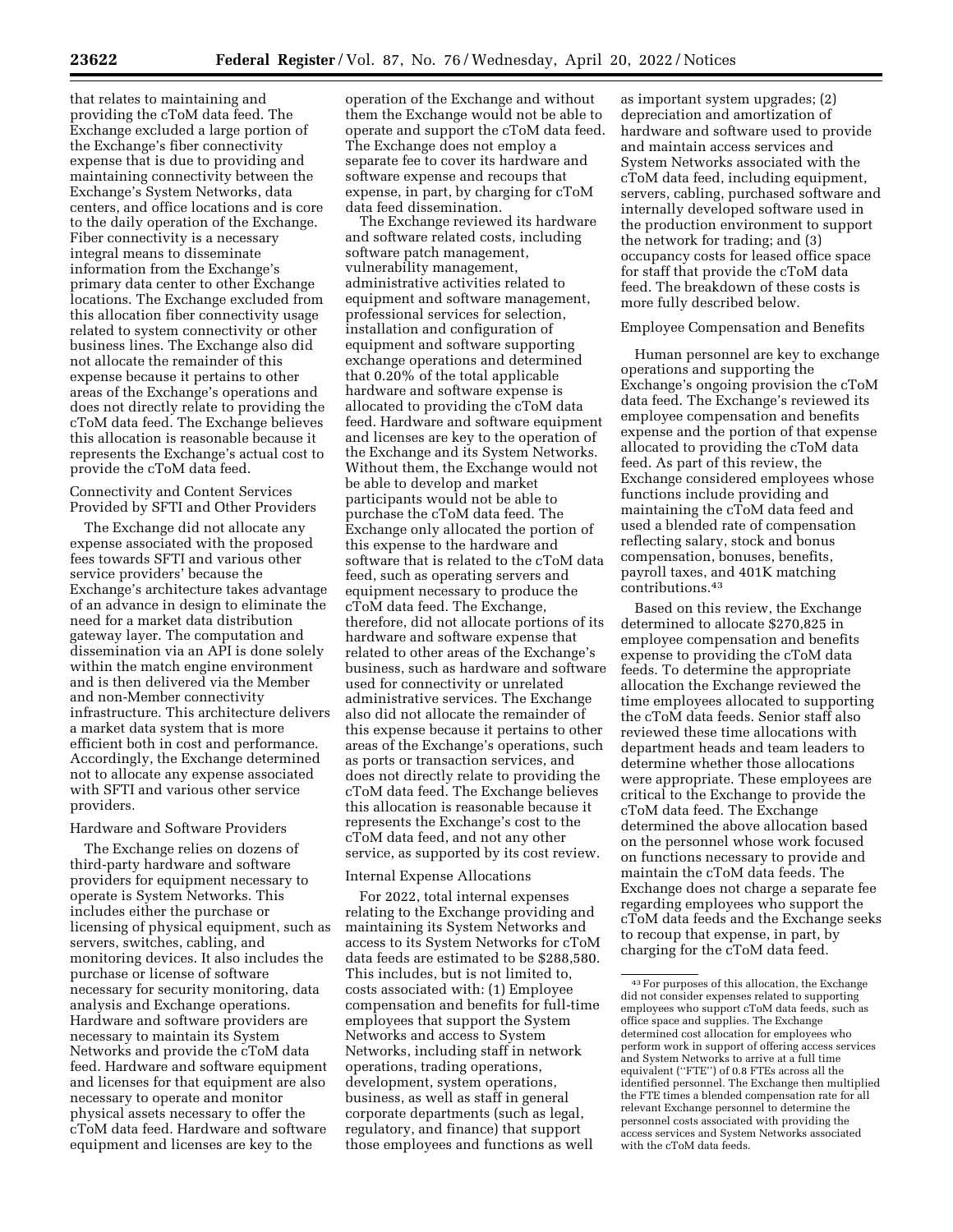### Depreciation and Amortization

A key expense incurred by the Exchange relates to the depreciation and amortization of equipment that the Exchange procured to provide and maintain the cToM data feeds. The Exchange reviewed all of its physical assets and software, owned and leased, and determined whether each asset is related to providing and maintaining the cToM data feeds, and added up the depreciation of those assets. All physical assets and software, which includes assets used for testing and monitoring of Exchange infrastructure, were valued at cost, depreciated or leased over periods ranging from three to five years. In determining the amount of depreciation and amortization to apply to providing the cToM data feeds, the Exchange considered the depreciation of hardware and software that are key to the operation of the Exchange and its provision of the cToM data feeds. This includes servers, computers, laptops, monitors, information security appliances and storage, and network switching infrastructure equipment, including switches and taps, that were previously purchased to maintain and provide the cToM data feeds. Without them, market participants would not be able to receive the cToM data feeds. The Exchange seeks to recoup a portion of its depreciation expense by charging for the cToM data feeds.

Based on this review, the Exchange determined to allocate \$3,830 in depreciation and amortization expense to providing the cToM data feeds. The Exchange only allocated the portion of this depreciation expense to the hardware and software related to providing the cToM data feeds. The Exchange, therefore, did not allocate portions of depreciation expense that relates to other areas of the Exchange's business, such as the depreciation of hardware and software used for connectivity or unrelated administrative services.44

#### **Occupancy**

The Exchange rents and maintains multiple physical locations to house staff and equipment necessary to support access services, System

Networks, and exchange operations. The Exchange's occupancy expense is not limited to the housing of personnel and includes locations used to store equipment necessary for Exchange operations. In determining the amount of its occupancy related expense, the Exchange considered actual physical space used to house employees whose functions include providing and maintaining the cToM data feeds. Similarly, the Exchange also considered the actual physical space used to house hardware and other equipment necessary to provide and maintain the cToM data feeds. This equipment includes computers, servers, and accessories necessary to support the System Networks and cToM data feeds. Based on this review, the Exchange determined to allocate \$13,925 of its occupancy expense to provide and maintain the cToM data feeds. The Exchange believes this allocation is reasonable because it represents the Exchange's cost to rent and maintain a physical location for the Exchange's staff who operate and support the cToM data feeds. The Exchange considered the rent paid for the Exchange's Princeton and Miami offices, as well as various related costs, such as physical security, property management fees, property taxes, and utilities at each of those locations. The Exchange did not include occupancy expenses related to housing employees and equipment related to other Exchange operations, such as transaction and administrative services.

#### Allocated Shared Expense

Finally, a limited portion of general shared expenses was allocated to overall cToM data feed costs as without these general shared costs, the Exchange would not be able to operate in the manner that it does and provide the cToM data feeds. The costs included in general shared expenses include recruiting and training, marketing and advertising costs, professional fees for legal, tax and accounting services, and telecommunications costs. For 2022, the Exchange's general shared expense allocated to the cToM data feeds is estimated to be \$5,268. The Exchange used the weighted average of the above allocations to determine the amount of general shared expenses to allocate to the Exchange. Next, based on additional management and expense analysis, these fees are allocated to the proposal.

### *Revenue and Estimated Profit Margin*

The Exchange only has four primary sources of revenue and cost recovery mechanisms to fund all of its operations: Transaction fees, access fees, regulatory fees, and market data fees.

Accordingly, the Exchange must cover all of its expenses from these four primary sources of revenue and cost recovery mechanisms.

To determine the Exchange's estimated revenue associated with the cToM data feed, the Exchange analyzed the number of Members and non-Members currently receiving the cToM data feed and used a recent monthly billing cycle representative of current monthly revenue. The Exchange also provided its baseline by analyzing March 2022, the monthly billing cycle prior to the proposed cToM data fee, and compared this to its expenses for that month. As discussed below, the Exchange does not believe it is appropriate to factor into its analysis future revenue growth or decline into its estimates for purposes of these calculations, given the uncertainty of such estimates due to the continually changing access needs of market participants and potential changes in internal and third party expenses.

For March 2022, prior to the proposed the cToM data fee, Members and non-Members purchased a total of 13 cToM data feeds, for which the Exchange anticipates charging \$0. This will result in a loss of \$24,935 for that month. For April 2022, the Exchange anticipates Members and non-Members purchasing a total of 13 cToM data feeds. Assuming the Exchange charges its proposed fees for Distributors, the Exchange would generate revenue of \$16,250 for that month. This would result in a loss of \$8,685 (\$16,250 minus \$24,935) for that month (a negative 53% margin from March 2022 to April 2022).

The Exchange believes that conducting the above analysis on a per month basis is reasonable as the revenue generated from access services subject to the proposed fee generally remains static from month to month. The Exchange also conducted the above analysis on a per month basis to comply with the Commission Staff's Guidance, which requires a baseline analysis to assist in determining whether the proposal generates a supra-competitive profit. The Exchange cautions that this profit margin may also fluctuate from month to month based on the uncertainty of predicting how many connections may be purchased from month to month as Members and non-Members are free to add and drop connections at any time based on their own business decisions.

The Exchange believes the proposed margin is reasonable and will not result in a ''supra-competitive'' profit. The Guidance defines ''supra-competitive profit'' as ''profits that exceed the profits that can be obtained in a competitive

<sup>44</sup>All of the expenses outlined in this proposed fee change refer to the operating expenses of the Exchange. The Exchange did not included any future capital expenditures within these costs. Depreciation and amortization represent the expense of previously purchased hardware and internally developed software spread over the useful life of the assets. Due to the fact that the Exchange has only included operating expense and historical purchases, there is no double counting of expenses in the Exchange's cost estimates.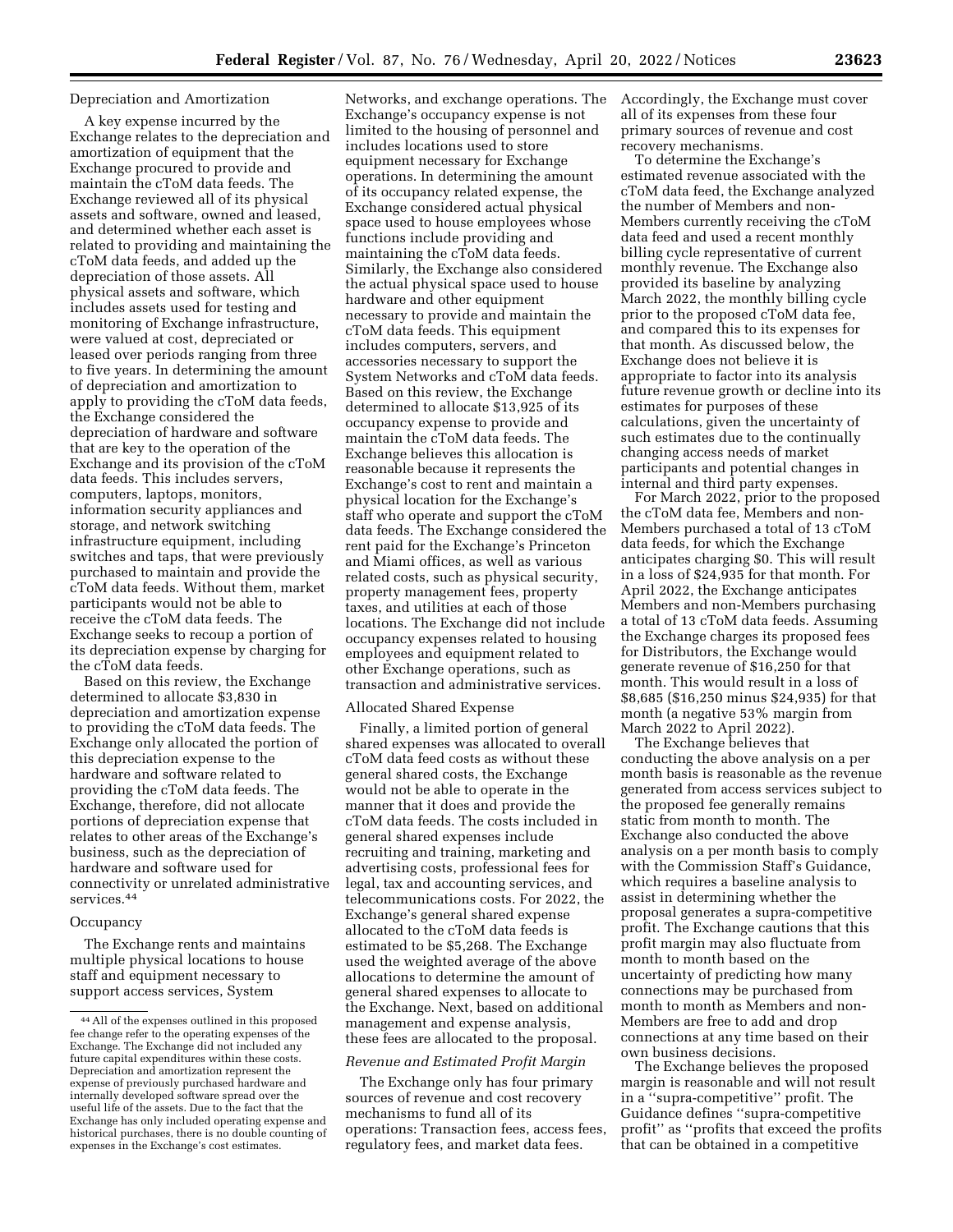market.'' 45 Until recently, the Exchange has operated at a cumulative net annual loss since it launched operations in 2008.46 The Exchange has operated at a net loss due to a number of factors, one of which is choosing to forgo revenue by offering certain products, such as market data, at lower rates than other options exchanges to attract order flow and encourage market participants to experience the high determinism, low latency, and resiliency of the Exchange's trading systems. The Exchange previously provided the cToM data feed free of charge and absorbed all costs associated with providing the cToM data feed to market participants. In this proposal, the Exchange would continue to offer the cToM data feed for a fee that that still falls short of covering the Exchange's expenses. The Exchange is not generating a profit, and therefore, cannot be deemed to be generating a ''supra-competitive'' profit by now charging for the cToM data feed. The Exchange should not now be penalized for now seeking to raise it fees to at least cover a portion of its costs after offering the cToM data feed free of charge.

The Exchange notes that its revenue estimate are based on projections and will only be realized to the extent such revenue actually produces the revenue estimated. As a generally new entrant to the hyper-competitive exchange

environment, and an exchange focused on driving competition, the Exchange does not yet know whether such expectations will be realized. For instance, in order to generate the revenue expected from the cToM data feed, the Exchange will have to be successful in retaining existing clients that wish to receive the cToM data feed or obtaining new clients that will purchase such data. To the extent the Exchange is successful in encouraging new clients to receive the cToM data feed, the Exchange does not believe it should be penalized for such success. The Exchange, like other exchanges, is, after all, a for-profit business. While the Exchange believes in transparency around costs and potential margins, the Exchange does not believe that these estimates should form the sole basis of whether or not a proposed fee is reasonable or can be adopted. Instead, the Exchange believes that the information should be used solely to confirm that an Exchange is not earning supra-competitive profits, and the Exchange believes its cost analysis and related estimates demonstrate this fact.

The Proposed Fees Are Reasonable When Compared to the Fees of Other Options Exchanges With Similar Market Share

The Exchange does not have visibility into other equities exchanges' costs to

provide market data or their fee markup over those costs, and therefore cannot use other exchange's market data fees as a benchmark to determine a reasonable markup over the costs of providing market data. Nevertheless, the Exchange believes the other exchanges' market data fees are a useful example of alternative approaches to providing and charging for connectivity notwithstanding that the competing exchanges may have different system architectures that may result in different cost structures for the provision of market data. To that end, the Exchange believes the proposed cToM market data fees are reasonable because the proposed fees are still less than fees charged for similar connectivity provided by other options exchanges with comparable market shares.

As described in the below table, the Exchange's proposed fee remains less than fees charged for similar market data products provided by other options exchanges with similar market share. In the each of the above cases, the Exchange's proposed fees are still significantly lower than that of competing options exchanges with similar market share. Each of the market data rates in place at competing options exchanges were filed with the Commission for immediate effectiveness and remain in place today.

| Exchange                                             | Monthly fee                                                                                                                                                                                                                |
|------------------------------------------------------|----------------------------------------------------------------------------------------------------------------------------------------------------------------------------------------------------------------------------|
| MIAX (as proposed)<br>NYSE American, LLC ("Amex") 47 | \$1,250-Internal Distributor; \$1,750-External Distributor.<br>\$1,500 Access Fee; \$1,000 Redistribution Fee (this fee is in addition to the Access Fee resulting in a<br>\$2,500 monthly fee for external distribution). |
| NYSE Arca, Inc. ("Arca") $48$                        | \$1,500 Access Fee; \$1,000 Redistribution Fee (this fee is in addition to the Access Fee resulting in a<br>\$2,500 monthly fee for external distribution).                                                                |
| NASDAQ PHLX LLC ("PHLX") 49                          | \$3,000-Internal Distributor; \$3,500-External Distributor.                                                                                                                                                                |

The Proposed Pricing Is Not Unfairly Discriminatory and Provides for the Equitable Allocation of Fees, Dues, and Other Charges

The Exchange believes that it is reasonable, equitable and not unfairly discriminatory to assess Internal Distributors fees that are less than the fees assessed for External Distributors for subscriptions to the cToM data feed because Internal Distributors have limited, restricted usage rights to the

market data, as compared to External Distributors, which have more expansive usage rights. All Members and non-Members that determine to receive any market data feed of the Exchange (or its affiliates, MIAX Pearl and MIAX Emerald), must first execute, among other things, the MIAX Exchange Group Exchange Data Agreement (the ''Exchange Data Agreement'').50 Pursuant to the Exchange Data Agreement, Internal Distributors are

restricted to the ''internal use'' of any market data they receive. This means that Internal Distributors may only distribute the Exchange's market data to the recipient's officers and employees and its affiliates.51 External Distributors may distribute the Exchange's market data to persons who are not officers, employees or affiliates of the External Distributor,<sup>52</sup> and may charge their own fees for the redistribution of such market data. Accordingly, the Exchange

<sup>45</sup>*See supra* note 32.

<sup>46</sup>The Exchange has incurred a cumulative loss of \$175 million since its inception in 2008 to 2020, the last year for which the Exchange's Form 1 data is available. *See* Exchange's Form 1/A, Application for Registration or Exemption from Registration as a National Securities Exchange, filed July 28, 2021, *available at [https://www.sec.gov/Archives/edgar/](https://www.sec.gov/Archives/edgar/vprr/2100/21000460.pdf) [vprr/2100/21000460.pdf.](https://www.sec.gov/Archives/edgar/vprr/2100/21000460.pdf)* 

<sup>47</sup>*See* NYSE American Options Proprietary Market Data Fees, American Options Complex Fees, at *[https://www.nyse.com/publicdocs/nyse/data/](https://www.nyse.com/publicdocs/nyse/data/NYSE_American_Options_Market_Data_Fee_Schedule.pdf) NYSE*\_*[American](https://www.nyse.com/publicdocs/nyse/data/NYSE_American_Options_Market_Data_Fee_Schedule.pdf)*\_*Options*\_*Market*\_*Data*\_*Fee*\_ *[Schedule.pdf](https://www.nyse.com/publicdocs/nyse/data/NYSE_American_Options_Market_Data_Fee_Schedule.pdf)*.

<sup>48</sup>*See* NYSE Arca Options Proprietary Market Data Fees, Arca Options Complex Fees, at *[https://](https://www.nyse.com/publicdocs/nyse/data/NYSE_Arca_Options_Proprietary_Data_Fee_Schedule.pdf)  [www.nyse.com/publicdocs/nyse/data/NYSE](https://www.nyse.com/publicdocs/nyse/data/NYSE_Arca_Options_Proprietary_Data_Fee_Schedule.pdf)*\_*Arca*\_ *Options*\_*Proprietary*\_*Data*\_*Fee*\_*[Schedule.pdf](https://www.nyse.com/publicdocs/nyse/data/NYSE_Arca_Options_Proprietary_Data_Fee_Schedule.pdf)*.

<sup>49</sup>*See* PHLX Price List—U.S. Derivatives Data, PHLX Orders Fees, at *[http://](http://www.nasdaqtrader.com/Trader.aspx?id=DPPriceListOptions#PHLX)*

*[www.nasdaqtrader.com/](http://www.nasdaqtrader.com/Trader.aspx?id=DPPriceListOptions#PHLX)* 

*[Trader.aspx?id=DPPriceListOptions#PHLX](http://www.nasdaqtrader.com/Trader.aspx?id=DPPriceListOptions#PHLX)*. 50*See* Exchange Data Agreement, available at *[https://miaxweb2.pairsite.com/sites/default/files/](https://miaxweb2.pairsite.com/sites/default/files/page-files/MIAX_Exchange_Group_Data_Agreement_09032020.pdf)  [page-files/MIAX](https://miaxweb2.pairsite.com/sites/default/files/page-files/MIAX_Exchange_Group_Data_Agreement_09032020.pdf)*\_*Exchange*\_*Group*\_*Data*\_ *Agreement*\_*[09032020.pdf](https://miaxweb2.pairsite.com/sites/default/files/page-files/MIAX_Exchange_Group_Data_Agreement_09032020.pdf)*.

<sup>51</sup>*See id.* 

<sup>52</sup>*See id.*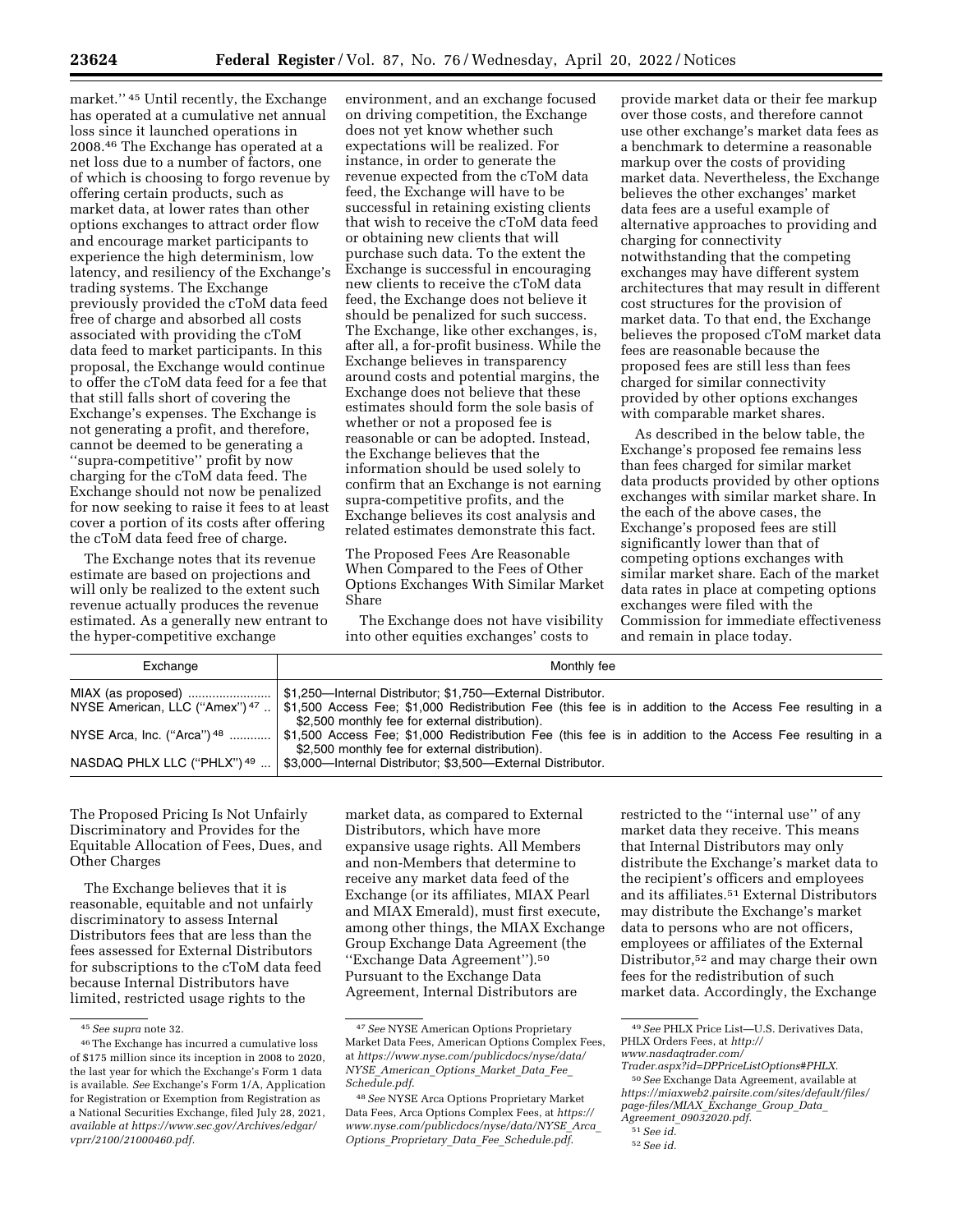believes it is fair, reasonable and not unfairly discriminatory to assess External Distributors a higher fee for the Exchange's market data products as External Distributors have greater usage rights to commercialize such market data and can adjust their own fee structures if necessary. The Exchange also utilizes more resources to support External Distributors versus Internal Distributors, as External Distributors have reporting and monitoring obligations that Internal Distributors do not have, thus requiring additional time and effort of Exchange staff. The Exchange believes the proposed cToM fees are equitable and not unfairly discriminatory because the fee level results in a reasonable and equitable allocation of fees amongst subscribers for similar services, depending on whether the subscriber is an Internal or External Distributor. Moreover, the decision as to whether or not to purchase market data is entirely optional to all market participants. Potential purchasers are not required to purchase the market data, and the Exchange is not required to make the market data available. Purchasers may request the data at any time or may decline to purchase such data. The allocation of fees among users is fair and reasonable because, if market participants determine not to subscribe to the data feed, firms can discontinue their use of the cToM data.

Further, the Exchange believes that the proposal is equitable and not unfairly discriminatory because the proposed cToM fees will apply to all market participants of the Exchange on a uniform basis. The Exchange also notes that the proposed monthly cToM fees for Internal and External Distributors are the same prices that the Exchange charges for its ToM data product.

The Exchange believes the proposed change to delete certain text from Section 6)a) of the Fee Schedule promotes just and equitable principles of trade and removes impediments to and perfects the mechanism of a free and open market and a national market system because the proposed change is a non-substantive edit to the Fee Schedule to remove unnecessary text. The Exchange believes that this proposed change will provide greater clarity to Members and the public regarding the Exchange's Fee Schedule and that it is in the public interest for the Fee Schedule to be accurate and concise so as to eliminate the potential for confusion.

# *B. Self-Regulatory Organization's Statement on Burden on Competition*

The Exchange does not believe that the proposed rule change will impose any burden on competition that is not necessary or appropriate in furtherance of the purposes of the Act.

# Intra-Market Competition

The Exchange believes the proposed fees will not result in any burden on intra-market competition that is not necessary or appropriate in furtherance of the purposes of the Act because the proposed fees will allow the Exchange to recoup some of its costs in providing cToM to market participants. As described above, the Exchange has operated at a cumulative net annual loss since it launched operations in 2008 53 due to providing a low cost alternative to attract order flow and encourage market participants to experience the high determinism and resiliency of the Exchange's trading Systems. To do so, the Exchange chose to waive the fees for some non-transaction related services and Exchange products or provide them at a very marginal cost, which was not profitable to the Exchange. This resulted in the Exchange forgoing revenue it could have generated from assessing any fees or higher fees. The Exchange could have sought to charge higher fees at the outset, but that could have served to discourage participation on the Exchange. Instead, the Exchange chose to provide a low cost exchange alternative to the options industry, which resulted in lower initial revenues. An example of this is cToM, for which the Exchange only now seeks to adopt fees at a level similar to or lower than those of other options exchanges.

Since the Exchange launched Complex Order functionality in 2016, all Exchange Members and non-Members have had the ability to receive the Exchange's cToM data free of charge for the past five years.54 Since 2016, when the Exchange adopted Complex Order functionality, the Exchange has spent time and resources building out various Complex Order functionality in its System to provide better trading strategies and risk functionality for market participants in order to better compete with other exchanges' complex functionality and similar data products focused on complex orders.55 The Exchange now seeks to recoup its costs for providing cToM to market participants and believes the proposed

fees will not result in excessive pricing or supra-competitive profit.

## Inter-Market Competition

The Exchange also does not believe the proposed fees would cause any unnecessary or in appropriate burden on intermarket competition as other exchanges are free to introduce their own comparable data product and lower their prices to better compete with the Exchange's offering. There is no reason to believe that the newly proposed fees for receive the cToM data feed would impair other exchange's ability to compete or cause any unnecessary or inappropriate burden on inter-market competition. Particularly, the proposed product and fees apply uniformly to any purchaser, in that it does not differentiate between subscribers that purchase cToM. The proposed fees are set at a modest level that would allow any interested Member or non-Member to purchase such data based on their business needs.

The Exchange does not believe that the proposed rule change to make a minor, non-substantive edit to Section 6)a) of the Fee Schedule by deleting unnecessary text will result in any burden on competition that is not necessary or appropriate in furtherance of the purposes of the Act. This proposed rule change is not being made for competitive reasons, but rather is designed to remedy a minor nonsubstantive issue and will provide added clarity to the Fee Schedule. The Exchange believes that it is in the public interest for the Fee Schedule to be accurate and concise so as to eliminate the potential for confusion on the part of market participants. In addition, the Exchange does not believe the proposal will impose any burden on inter-market competition as the proposal does not address any competitive issues and is intended to protect investors by providing further transparency regarding the Exchange's Fee Schedule.

*C. Self-Regulatory Organization's Statement on Comments on the Proposed Rule Change Received From Members, Participants, or Others* 

Written comments were neither solicited nor received.

# **III. Suspension of the Proposed Rule Change**

Pursuant to Section 19(b)(3)(C) of the Act,56 at any time within 60 days of the date of filing of a proposed rule change pursuant to Section 19(b)(1) of the

<sup>53</sup>*See supra* note 49.

<sup>54</sup>*See supra* note 17.

<sup>55</sup>*See supra* notes 24 through 26. 56 15 U.S.C. 78s(b)(3)(C).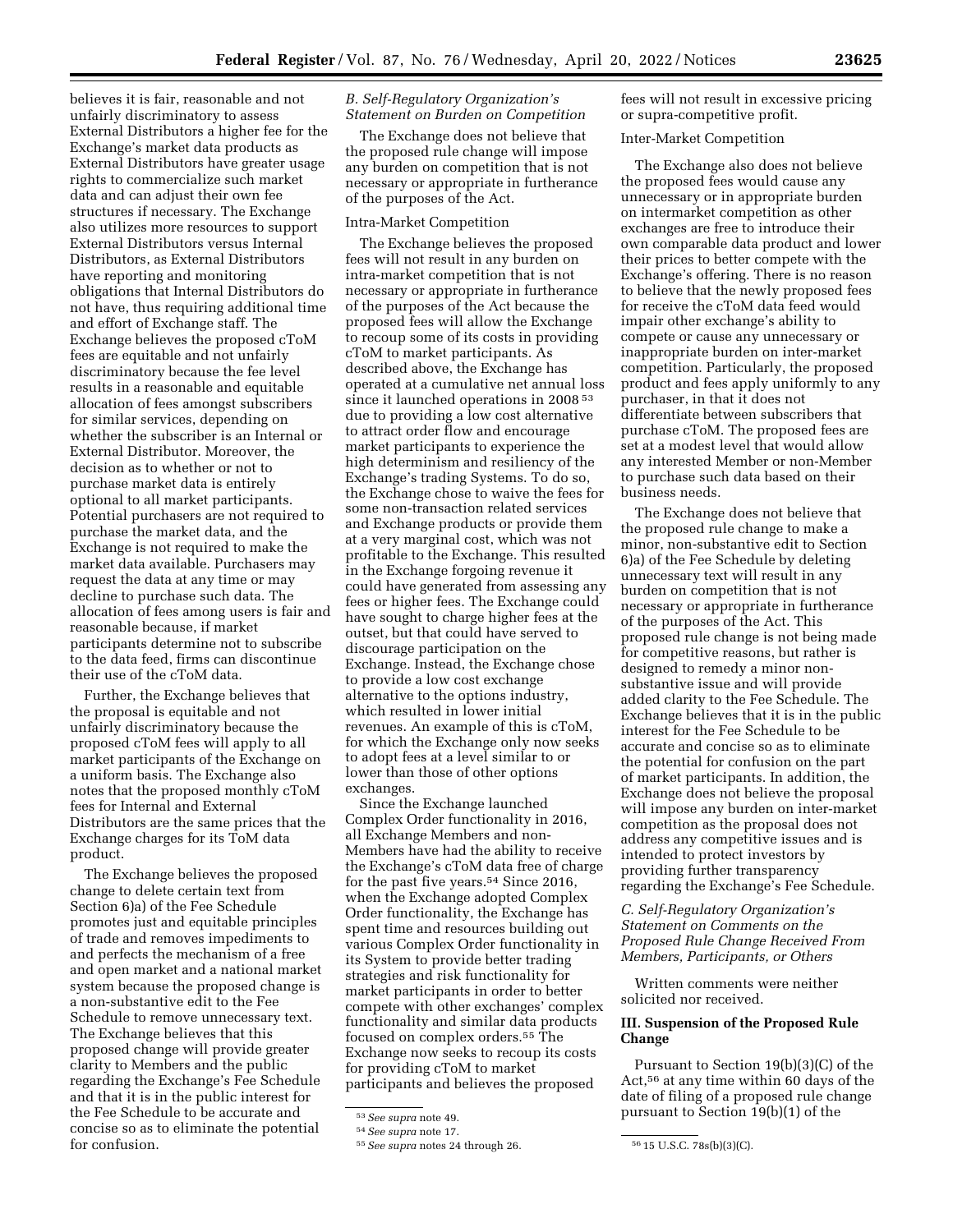Act,<sup>57</sup> the Commission summarily may temporarily suspend the change in the rules of a self-regulatory organization (''SRO'') if it appears to the Commission that such action is necessary or appropriate in the public interest, for the protection of investors, or otherwise in furtherance of the purposes of the Act. As discussed below, the Commission believes a temporary suspension of the proposed rule change is necessary and appropriate to allow for additional analysis of the proposed rule change's consistency with the Act and the rules thereunder.

As the Exchange further details above, the Exchange first filed a proposed rule change proposing fee changes as proposed herein on June 30, 2021, with the proposed fee changes effective beginning July 1, 2021. That proposal, MIAX–2021–28, was published for comment in the **Federal Register** on July 15, 2021.58 On August 27, 2021, pursuant to Section 19(b)(3)(C) of the Act, the Commission: (1) Temporarily suspended the proposed rule change; and (2) instituted proceedings to determine whether to approve or disapprove the proposal.59 On September 30, 2021, the Exchange withdrew the proposed rule change,<sup>60</sup> and filed two other proposed rule changes proposing fee changes as proposed herein,<sup>61</sup> which were each also subsequently withdrawn. On February 7, 2022, the Exchange filed a proposed rule change proposing fee changes as proposed herein and, on February 15, 2022, the Commission issued a notice of the proposed rule change and, pursuant to Section 19(b)(3)(C) of the Act, simultaneously: (1) Temporarily suspended the proposed rule change; and (2) instituted proceedings to determine whether to approve or disapprove the proposal.62 The instant filing is substantially similar.<sup>63</sup>

When exchanges file their proposed rule changes with the Commission, including fee filings like the Exchange's present proposal, they are required to provide a statement supporting the proposal's basis under the Act and the

rules and regulations thereunder applicable to the exchange.64 The instructions to Form 19b–4, on which exchanges file their proposed rule changes, specify that such statement ''should be sufficiently detailed and specific to support a finding that the proposed rule change is consistent with [those] requirements.'' 65

Among other things, exchange proposed rule changes are subject to Section 6 of the Act, including Sections  $6(b)(4)$ ,  $(5)$ , and  $(8)$ , which requires the rules of an exchange to (1) provide for the equitable allocation of reasonable fees among members, issuers, and other persons using the exchange's facilities;  $66$  (2) perfect the mechanism of a free and open market and a national market system, protect investors and the public interest, and not be designed to permit unfair discrimination between customers, issuers, brokers, or dealers; 67 and (3) not impose any burden on competition not necessary or appropriate in furtherance of the purposes of the Act.68

In temporarily suspending the Exchange's fee change, the Commission intends to further consider whether the proposed fees for the cToM market data feed are consistent with the statutory requirements applicable to a national securities exchange under the Act. In particular, the Commission will consider whether the proposed rule change satisfies the standards under the Act and the rules thereunder requiring, among other things, that an exchange's rules provide for the equitable allocation of reasonable fees among members, issuers, and other persons using its facilities; not permit unfair discrimination between customers, issuers, brokers or dealers; and do not impose any burden on competition not necessary or appropriate in furtherance of the purposes of the Act.69

Therefore, the Commission finds that it is appropriate in the public interest, for the protection of investors, and otherwise in furtherance of the purposes of the Act, to temporarily suspend the proposed rule change.70

69*See* 15 U.S.C. 78f(b)(4), (5), and (8), respectively.

70For purposes of temporarily suspending the proposed rule change, the Commission has considered the proposed rule's impact on efficiency, competition, and capital formation. *See*  15 U.S.C. 78c(f).

## **IV. Proceedings To Determine Whether To Approve or Disapprove the Proposed Rule Change**

In addition to temporarily suspending the proposal, the Commission also hereby institutes proceedings pursuant to Sections  $19(b)(3)(C)^{71}$  and  $19(b)(2)(B)$ of the Act 72 to determine whether the proposed rule change should be approved or disapproved. Institution of such proceedings is appropriate at this time in view of the legal and policy issues raised by the proposed rule change. Institution of proceedings does not indicate that the Commission has reached any conclusions with respect to any of the issues involved. Rather, the Commission seeks and encourages interested persons to provide additional comment on the proposed rule change to inform the Commission's analysis of whether to disapprove the proposed rule change.

Pursuant to Section 19(b)(2)(B) of the Act,73 the Commission is providing notice of the grounds for possible disapproval under consideration. The Commission is instituting proceedings to allow for additional analysis of whether the Exchange has sufficiently demonstrated how the proposed rule change is consistent with Sections 6(b)(4),74 6(b)(5),75 and 6(b)(8) 76 of the Act. Section 6(b)(4) of the Act requires that the rules of a national securities exchange provide for the equitable allocation of reasonable dues, fees, and other charges among its members and issuers and other persons using its facilities. Section 6(b)(5) of the Act requires that the rules of a national securities exchange be designed, among other things, to promote just and equitable principles of trade, to remove impediments to and perfect the mechanism of a free and open market and a national market system and, in general, to protect investors and the public interest, and not be designed to permit unfair discrimination between customers, issuers, brokers, or dealers. Section 6(b)(8) of the Act requires that the rules of a national securities exchange not impose any burden on competition that is not necessary or appropriate in furtherance of the purposes of the Act.

- 73 *Id.* 
	-
- 74 15 U.S.C. 78f(b)(4).
- 75 15 U.S.C. 78f(b)(5).
- 76 15 U.S.C. 78f(b)(8).

<sup>57</sup> 15 U.S.C. 78s(b)(1).

<sup>58</sup>*See supra* note 5, and accompanying text.

<sup>59</sup>*See* Securities Exchange Act Release No. 92789, 86 FR 49364 (September 2, 2021).

<sup>60</sup>*See* Securities Exchange Act Release No. 93471 (October 29, 2021), 86 FR 60947 (November 4, 2021).

<sup>61</sup>*See* Securities Exchange Act Release Nos. 93426 (October 26, 2021), 86 FR 60314 (November 1, 2021); 93808 (December 17, 2021), 86 FR 73011 (December 23, 2021).

<sup>62</sup>*See* Securities Exchange Act Release No. 94262 (February 15, 2022), 87 FR 9733 (February 22, 2022).

<sup>63</sup>*See id.* 

<sup>64</sup>*See* 17 CFR 240.19b–4 (Item 3 entitled ''Self-Regulatory Organization's Statement of the Purpose of, and Statutory Basis for, the Proposed Rule Change'').

<sup>65</sup> *Id.* 

<sup>66</sup> 15 U.S.C. 78f(b)(4).

<sup>67</sup> 15 U.S.C. 78f(b)(5).

<sup>68</sup> 15 U.S.C. 78f(b)(8).

<sup>71</sup> 15 U.S.C. 78s(b)(3)(C). Once the Commission temporarily suspends a proposed rule change, Section 19(b)(3)(C) of the Act requires that the Commission institute proceedings under Section 19(b)(2)(B) to determine whether a proposed rule change should be approved or disapproved. 72 15 U.S.C. 78s(b)(2)(B).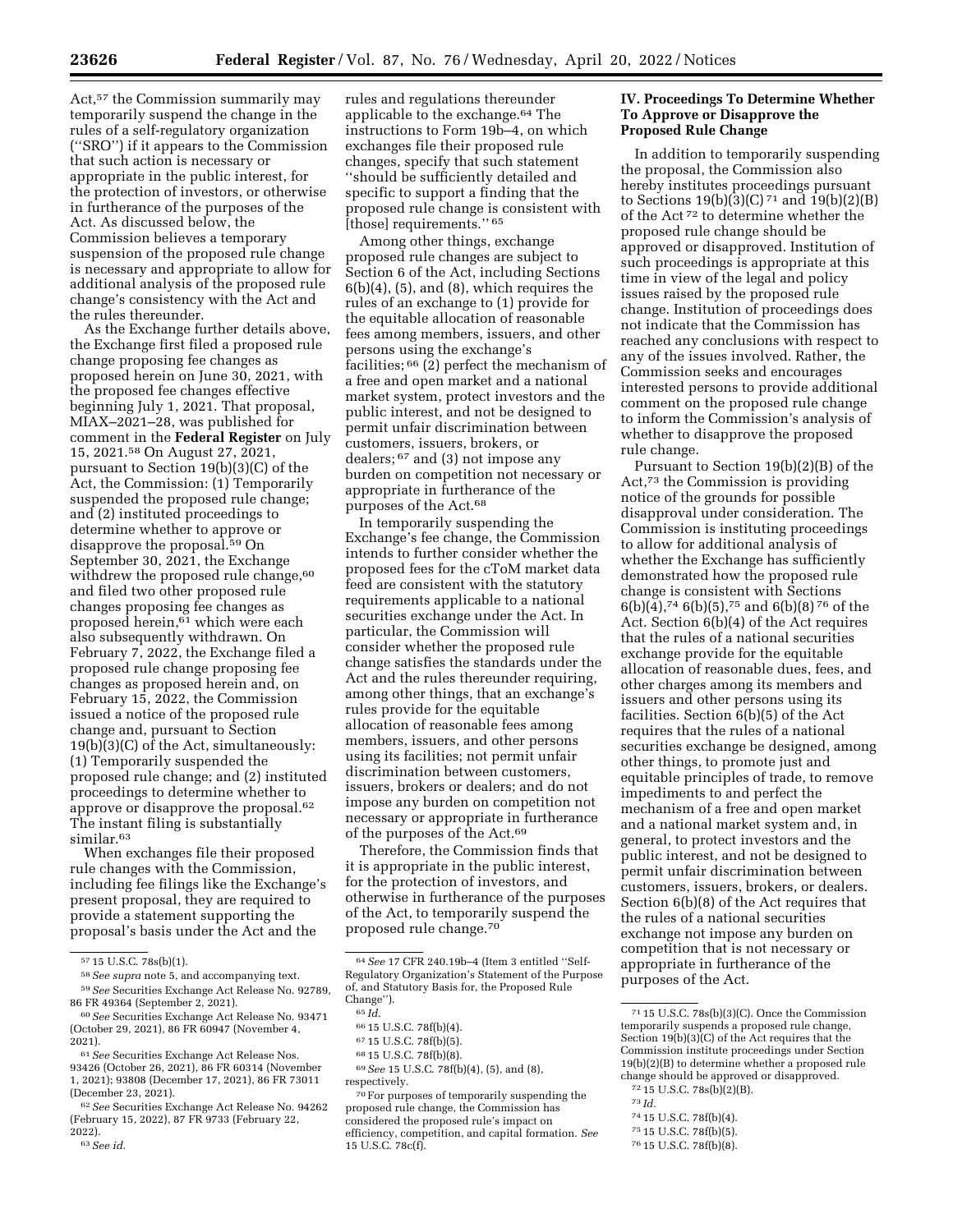The Commission asks that commenters address the sufficiency of the Exchange's statements in support of the proposal, which are set forth above, in addition to any other comments they may wish to submit about the proposed rule change. In particular, the Commission seeks comment on the following aspects of the proposal and asks commenters to submit data where appropriate to support their views:

1. *Cost Estimates and Allocation.* The Exchange states that it is not asserting that the proposed fees are constrained by competitive forces, but rather sets forth a ''cost-plus model,'' and states that the proposed fees are ''reasonable because they will permit recovery of the Exchange's costs in providing cToM data and will not result in the Exchange generating a supra-competitive profit.'' 77 Setting forth its costs in providing the cToM data product, and as summarized in greater detail above, MIAX projects \$299,228 in aggregate annual estimated costs for 2022 as the sum of: (1) \$5,379 in external expenses paid in total to its data center provider (0.20% of the total applicable expense) for data center services; its fiber connectivity provider for network services (0.20% of the total applicable expense); and various other hardware and software providers (0.20% of the total applicable expense) supporting the production environment; (2) \$288,580 in internal expenses, allocated to (a) employee compensation costs (\$270,825); (b) depreciation and amortization (\$3,830); and (c) occupancy costs (\$13,925); and (3) \$5,268 in allocated shared expenses, including recruiting and training, marketing and advertising costs, professional fees for legal, tax and accounting services, and telecommunications costs. Do commenters believe that these allocations are reasonable? Should the Exchange be required to provide more specific information regarding the allocation of third-party expenses, such as the overall estimated cost for each category of external expenses or at minimum the total applicable thirdparty expenses? Should the Exchange have provided either a percentage allocation or statements regarding the Exchange's overall estimated costs for the internal expense categories and general shared expenses figure? Do commenters believe that the Exchange has provided sufficient detail about how it determined which costs are associated with providing and maintaining the cToM data product and why? Do commenters believe that the Exchange

provided sufficient detail or explanation to support its claim that ''no expense amount is allocated twice,'' 78 whether *among* the sub-categories of expenses in this filing, *across* the Exchange's fee filings for other products or services, or *over time*? Do commenters believe that the Exchange has provided sufficient detail about how it determined ''general shared expenses'' and how it determined what portion should be associated with providing and maintaining the cToM data product? The Exchange describes a ''proprietary'' process that was applied in making these determinations or arriving at particular allocations. Do commenters believe further explanation is necessary? What are commenters' views on whether the Exchange has provided sufficient detail on the identity and nature of services provided by third parties? Across all of the Exchange's projected costs, what are commenters' views on whether the Exchange has provided sufficient detail on the elements that go into market data costs, including how shared costs are allocated and attributed to market data expenses, to permit an independent review and assessment of the reasonableness of purported cost-based fees and the corresponding profit margin thereon?

2. *Revenue Estimates and Profit Margin Range.* The Exchange provides a single monthly revenue figure from March 2022 as the basis for calculating the profit margin of –53%. Do commenters believe this is reasonable? If not, why not? The profit margin is also dependent on the accuracy of the cost projections which, if inflated (intentionally or unintentionally), may render the projected profit margin meaningless. The Exchange acknowledges that this margin may fluctuate from month to month as Members and non-Members add and drop subscriptions,79 and that costs may increase. The Exchange does not account for the possibility of cost decreases, however. What are commenters' views on the extent to which actual costs (or revenues) deviate from projected costs (or revenues)? Do commenters believe that the Exchange's methodology for estimating the profit margin is reasonable? Should the Exchange provide a range of profit margins that it believes are reasonably possible, and the reasons therefor?

3. *Reasonable Rate of Return.* The Exchange states that its expected profit margin is –53% and that the proposed fees are reasonable because the

Exchange is operating at a negative margin for this product. Further, the Exchange states that it chose to initially provide the cToM data product for free and to forego revenue that they otherwise could have generated from assessing any fees.80 What are commenters' views regarding what factors should be considered in determining what constitutes a reasonable rate of return for the cToM market data product? Do commenters believe it relevant to an assessment of reasonableness that, according to the Exchange, the Exchange's proposed fees are similar to or lower than fees charged by competing options exchanges with similar market share? Should an assessment of reasonable rate of return include consideration of factors other than costs; and if so, what factors should be considered, and why?

4. *Periodic Reevaluation.* The Exchange has not stated that it would reevaluate the appropriate level of cToM data product fees if there is a material deviation from the anticipated profit margin. In light of the impact that the number of subscriptions has on profit margins, and the potential for costs to decrease (or increase) over time, what are commenters' views on the need for exchanges to commit to reevaluate, on an ongoing and periodic basis, their cost-based data fees to ensure that the fees stay in line with their stated profitability projections and do not become unreasonable over time, for example, by failing to adjust for efficiency gains, cost increases or decreases, and changes in subscribers? How formal should that process be, how often should that reevaluation occur, and what metrics and thresholds should be considered? How soon after a new data fee change is implemented should an exchange assess whether its revenue and/or cost estimates were accurate and at what threshold should an exchange commit to file a fee change if its estimates were inaccurate? Should an initial review take place within the first 30 days after a data fee is implemented? 60 days? 90 days? Some other period?

5. *Fees for Internal Distributors versus External Distributors.* The Exchange argues that it is reasonable, equitable, and not unfairly discriminatory to assess Internal Distributors fees that are lower than the fees assessed for External Distributors for subscriptions to the cToM data feed (\$1,250 per month for Internal Distributors versus \$1,750 per month for External Distributors), since Internal Distributors have limited, restricted usage rights to the market data, as compared to External

<sup>77</sup>*See supra* Section II.A.2.

<sup>78</sup>*See id.* 

<sup>79</sup>*See id.* 80*See id.*